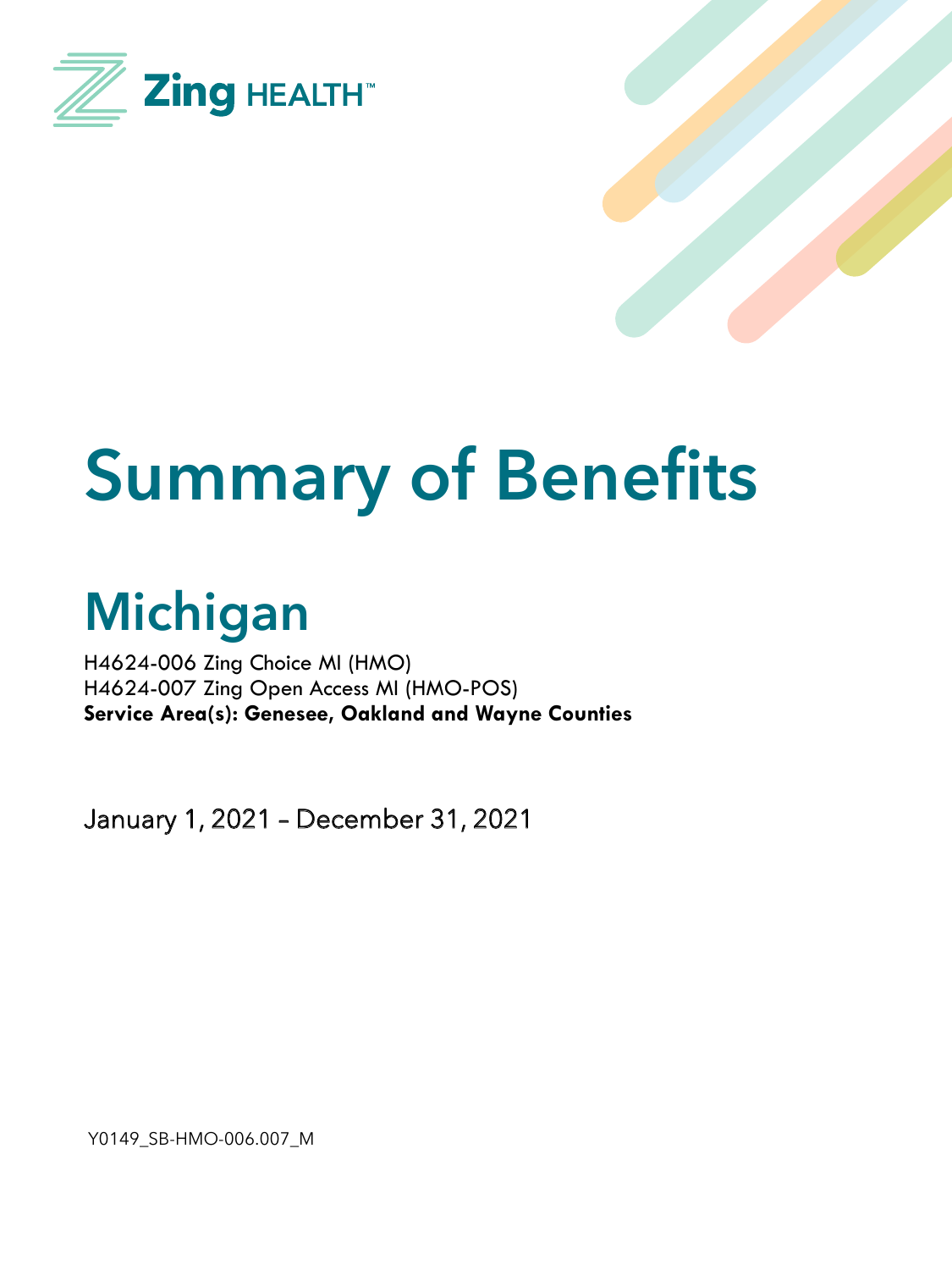

### **About Zing Health Plan**

Zing Health Plan is a Medicare Advantage plan designed to cover all the benefits you receive under Original Medicare. In addition, the plan covers Part D prescription drugs, dental, vision, hearing and much more at no additional monthly plan premium.

Whether new to Medicare or an existing Medicare beneficiary, Zing Health has you covered. We understand navigating the Medicare maze isn't always easy. That's why you can count on us to assist you with answering questions you may have when making important health care decisions.

We've been asked, "Why Zing"? The word "Zing" denotes energy, vigor, excitement, or stimulating quality which is what Zing seeks to infuse into our healthcare delivery model. Our goal is to provide our members with health care benefits that will assist them in obtaining optimal health. Zing Health takes a holistic approach to delivering comprehensive health care which includes robust Health and Wellness Programs.

#### **Important Plan Information**

Zing Choice MI (HMO) and Zing Open Access MI (HMO-POS) is a Medicare Advantage plan with a Medicare contract. Enrollment in the plan depends on contract renewal.

This easy to use guide helps you to understand what benefits are covered by the plans. The benefit information provided is a summary of what we cover and what you can expect to pay. It doesn't list every service that we cover or list every limitation or exclusion. For a complete list of services we cover, call us or request the "Evidence of Coverage" booklet.

For more information, please call us at **1-866-946-4458** (TTY users should call 711), or visit us at **www.myzinghealth.com**.

#### **Who can join?**

To join Zing Choice MI (HMO) and Zing Open Access MI (HMO-POS), you have Medicare Part A and be enrolled in Part B, and live in the plans service area. The service area includes the following counties: **Genesee, Oakland and Wayne Counties**.

#### **What providers can I use?**

Zing Choice MI (HMO) and Zing Open Access MI (HMO-POS) has a network of doctors, hospitals, pharmacies, and other providers. Except in emergency situations, if you use providers that are not in our network, we may not pay for out-of-network services.

Once enrolled in the plan, you will select a primary care physician (PCP). Most of your health care services will be referred by the doctor you select. That means you may need a referral before you can see other health care professionals. In some instances, a prior authorization may be required for some services you receive.

Zing Open Access MI (HMO-POS) has a network of doctors, hospitals, pharmacies, and other providers. With the POS option, members have access to doctors, specialists and/or hospitals in-network or out-ofnetwork. However, the Primary Care Provider (PCP) must be in network. You may also experience a higher cost share for services received out-of-network.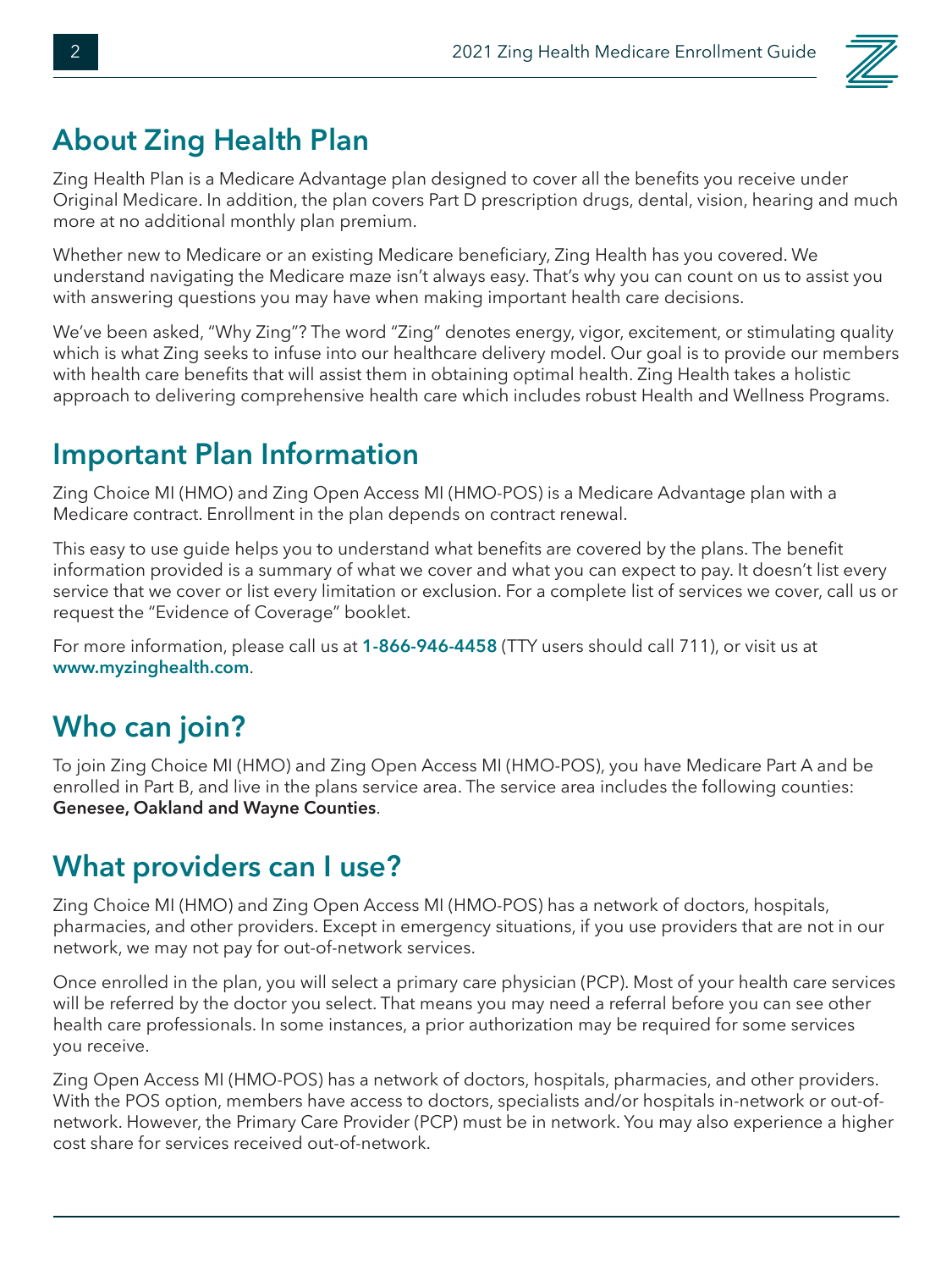

# **What are our hours of operation?**

Hours of operation are between 8:00 a.m. and 8:00 p.m. Monday through Friday (from April 1 through September 30). And 8:00 a.m. to 8:00 p.m. 7 days a week (from October 1 through March 31).

- § If you are a member of this plan, call toll free **1-866-946-4458 (TTY users should call 711) or visit us at www.myzinghealth.com.**
- § If you are not a member of this plan, call toll-free **1-866-946-4458.**

### **What does Original Medicare cover?**

If you want to know more about the coverage and costs of Original Medicare, look in your current "Medicare & You" handbook. View it online at www.medicare.gov or get a copy by calling 1-800-MEDICARE (1-800-633-4227), 24 hours a day, 7 days a week. TTY users should call 1-877-486-2048.

#### **Monthly Premium, Deductible, and Limits on How Much You Pay for Covered Services**

|                                                                                                       | H4624-006<br><b>Zing Choice MI (HMO)</b>                                                                                                                                                                                                         | H4624-007<br><b>Zing Open Access MI (HMO-POS)</b> |
|-------------------------------------------------------------------------------------------------------|--------------------------------------------------------------------------------------------------------------------------------------------------------------------------------------------------------------------------------------------------|---------------------------------------------------|
| <b>Monthly Premium</b>                                                                                | \$0 Monthly plan premium                                                                                                                                                                                                                         |                                                   |
|                                                                                                       | In addition, you must keep paying your Medicare Part B premium.                                                                                                                                                                                  |                                                   |
| <b>Plan Deductible</b>                                                                                | This plan does not have a deductible.                                                                                                                                                                                                            |                                                   |
| Is there any limit<br>on how much I<br>will pay for my<br>covered services?                           | Yes. Like all Medicare health plans, our plan protects you by having yearly limits<br>on your out-of-pocket costs for medical and hospital care.<br>This does not include prescription drug out-of-pocket cost.                                  |                                                   |
| <b>Yearly Maximum</b><br>Out-of-pocket<br>responsibility?<br>(Does not include<br>prescription drugs) | \$4,200 is the most you'll pay for covered services you receive from in-network<br>providers.<br>If you reach the limit on out-of-pocket costs, we will pay the full cost for the rest<br>of the year for covered medical and hospital services. |                                                   |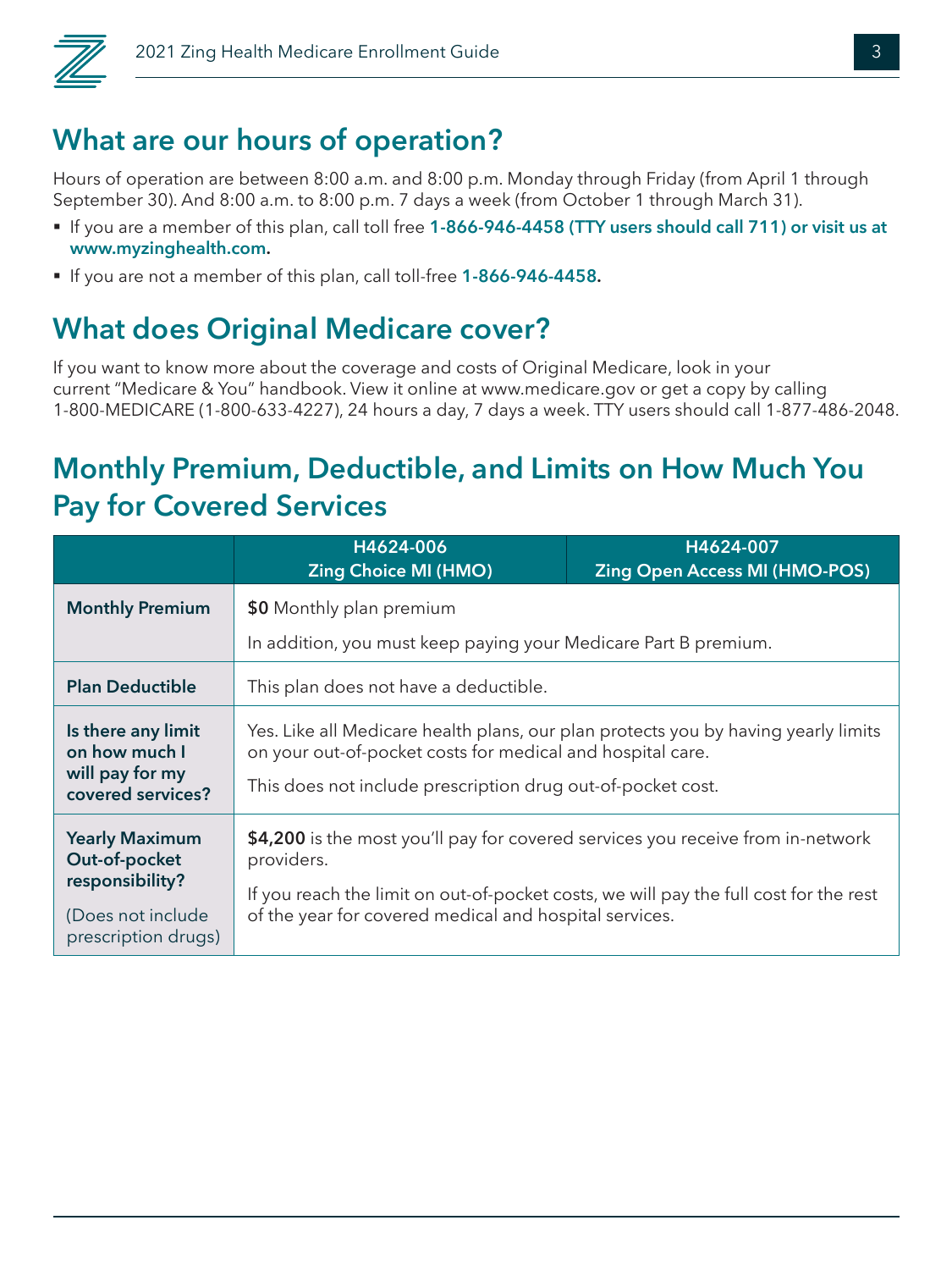## **Covered Medical and Hospital Benefits**

| <b>Benefit Coverage</b>                                                 | H4624-006<br><b>Zing Choice MI (HMO)</b>                                                                                                                                                                                                                                                                                                                                                                                                 | H4624-007<br><b>Zing Open Access MI (HMO-POS)</b>                                                                                                                                                                                                                                                                                                                                                                                                    |  |
|-------------------------------------------------------------------------|------------------------------------------------------------------------------------------------------------------------------------------------------------------------------------------------------------------------------------------------------------------------------------------------------------------------------------------------------------------------------------------------------------------------------------------|------------------------------------------------------------------------------------------------------------------------------------------------------------------------------------------------------------------------------------------------------------------------------------------------------------------------------------------------------------------------------------------------------------------------------------------------------|--|
| Note: Services with an * may require prior authorization or a referral. |                                                                                                                                                                                                                                                                                                                                                                                                                                          |                                                                                                                                                                                                                                                                                                                                                                                                                                                      |  |
| <b>Inpatient Hospital Coverage*</b>                                     |                                                                                                                                                                                                                                                                                                                                                                                                                                          |                                                                                                                                                                                                                                                                                                                                                                                                                                                      |  |
| Acute Inpatient Hospital Care*                                          | In-Network:<br>• You pay \$250 copay per day<br>for days 1 through 5.<br>" You pay nothing per day for<br>days 6 and beyond.<br><b>Out-of-Network:</b><br>Not covered.                                                                                                                                                                                                                                                                   | In-Network:<br>■ You pay \$250 copay per day<br>for days 1 through 5.<br>■ You pay nothing per day for<br>days 6 and beyond.<br><b>Out-of-Network:</b><br>You pay 30% of the cost.                                                                                                                                                                                                                                                                   |  |
| <b>Outpatient Hospital Coverage*</b>                                    |                                                                                                                                                                                                                                                                                                                                                                                                                                          |                                                                                                                                                                                                                                                                                                                                                                                                                                                      |  |
| <b>Outpatient Services*</b>                                             | In-Network:<br>You pay \$25 copay to \$200<br>copay per visit for Outpatient<br>hospital services.<br>Copay may vary depending on<br>the place of service.<br>Outpatient hospital services<br>may include approved<br>procedures like diagnostic<br>procedures, casts, stitches,<br>or outpatient surgery. For<br>a complete list of services,<br>please refer to the Evidence of<br>Coverage.<br><b>Out-of-Network:</b><br>Not covered. | In-Network:<br>You pay \$25 copay to \$200<br>copay per visit for Outpatient<br>hospital services.<br>Copay may vary depending on<br>the place of service.<br>Outpatient hospital services<br>may include approved<br>procedures like diagnostic<br>procedures, casts, stitches,<br>or outpatient surgery. For<br>a complete list of services,<br>please refer to the Evidence of<br>Coverage.<br><b>Out-of-Network:</b><br>You pay 30% of the cost. |  |
| Doctor Visits*                                                          |                                                                                                                                                                                                                                                                                                                                                                                                                                          |                                                                                                                                                                                                                                                                                                                                                                                                                                                      |  |
| <b>Primary Care Physician (PCP)</b>                                     | In-Network:<br>You pay \$0 copay for a Primary<br>Care Physician visit.<br><b>Out-of-Network:</b><br>Not covered.                                                                                                                                                                                                                                                                                                                        | In-Network:<br>You pay \$0 copay for a Primary<br>Care Physician visit.<br><b>Out-of-Network:</b><br>Not covered.                                                                                                                                                                                                                                                                                                                                    |  |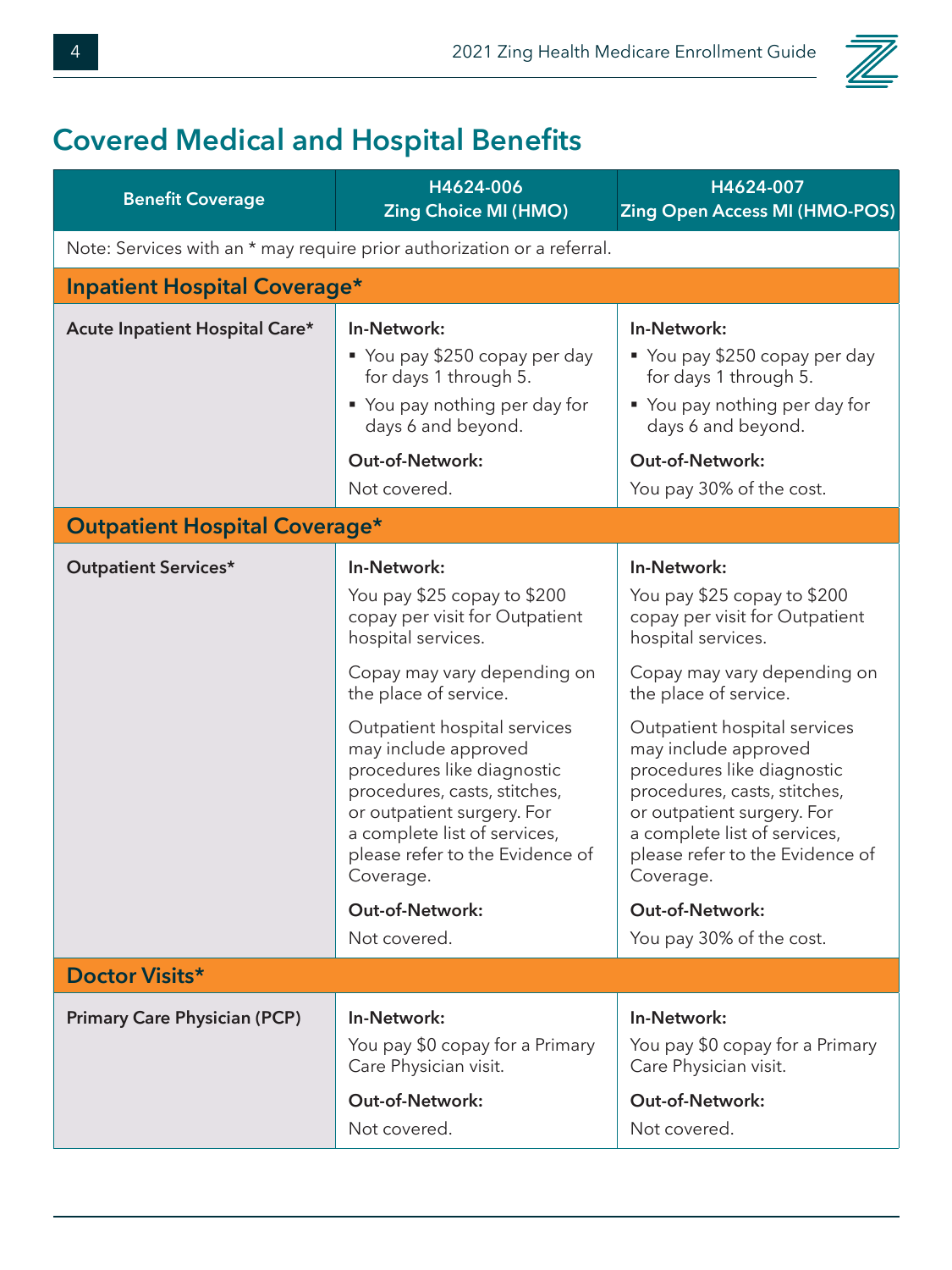

| <b>Benefit Coverage</b>                                                                                                                                                                                                                                                                                                                                                                                                     | H4624-006<br><b>Zing Choice MI (HMO)</b>                                                                                                                           | H4624-007<br><b>Zing Open Access MI (HMO-POS)</b>                                                                                                                  |  |  |
|-----------------------------------------------------------------------------------------------------------------------------------------------------------------------------------------------------------------------------------------------------------------------------------------------------------------------------------------------------------------------------------------------------------------------------|--------------------------------------------------------------------------------------------------------------------------------------------------------------------|--------------------------------------------------------------------------------------------------------------------------------------------------------------------|--|--|
| Note: Services with an * may require prior authorization or a referral.                                                                                                                                                                                                                                                                                                                                                     |                                                                                                                                                                    |                                                                                                                                                                    |  |  |
| Specialists*                                                                                                                                                                                                                                                                                                                                                                                                                | In-Network:<br>You pay \$30 copay for<br>Specialist visits.<br>Out-of-Network:<br>Not covered.                                                                     | In-Network:<br>You pay \$30 copay for<br>Specialist visits.<br>Out-of-Network:<br>You pay 30% of the cost.                                                         |  |  |
| <b>Preventive Care*</b>                                                                                                                                                                                                                                                                                                                                                                                                     |                                                                                                                                                                    |                                                                                                                                                                    |  |  |
| Our plan covers many<br>Medicare-covered preventive<br>services, including:<br>Abdominal aortic aneurysm<br>screening<br>• Alcohol misuse counseling<br>• Bone mass measurement                                                                                                                                                                                                                                             | In-Network:<br>You pay \$0 copay.<br>Other preventive services<br>are available. There are some<br>covered services that have a<br>cost.<br><b>Out-of-Network:</b> | In-Network:<br>You pay \$0 copay.<br>Other preventive services<br>are available. There are some<br>covered services that have a<br>cost.<br><b>Out-of-Network:</b> |  |  |
| • Breast cancer screening<br>(mammogram)<br>• Cardiovascular disease<br>(behavioral therapy)<br>• Cardiovascular screenings<br>• Cervical and vaginal cancer<br>screening<br>• Colorectal cancer screening<br>(colonoscopy, fecal<br>occult blood test, flexible<br>sigmoidoscopy)<br>• Depression screening<br>• Diabetes screenings<br>Diabetes self-management<br>training<br>Glaucoma tests<br>(continued on next page) | Not covered.                                                                                                                                                       | You pay 30% of the cost.                                                                                                                                           |  |  |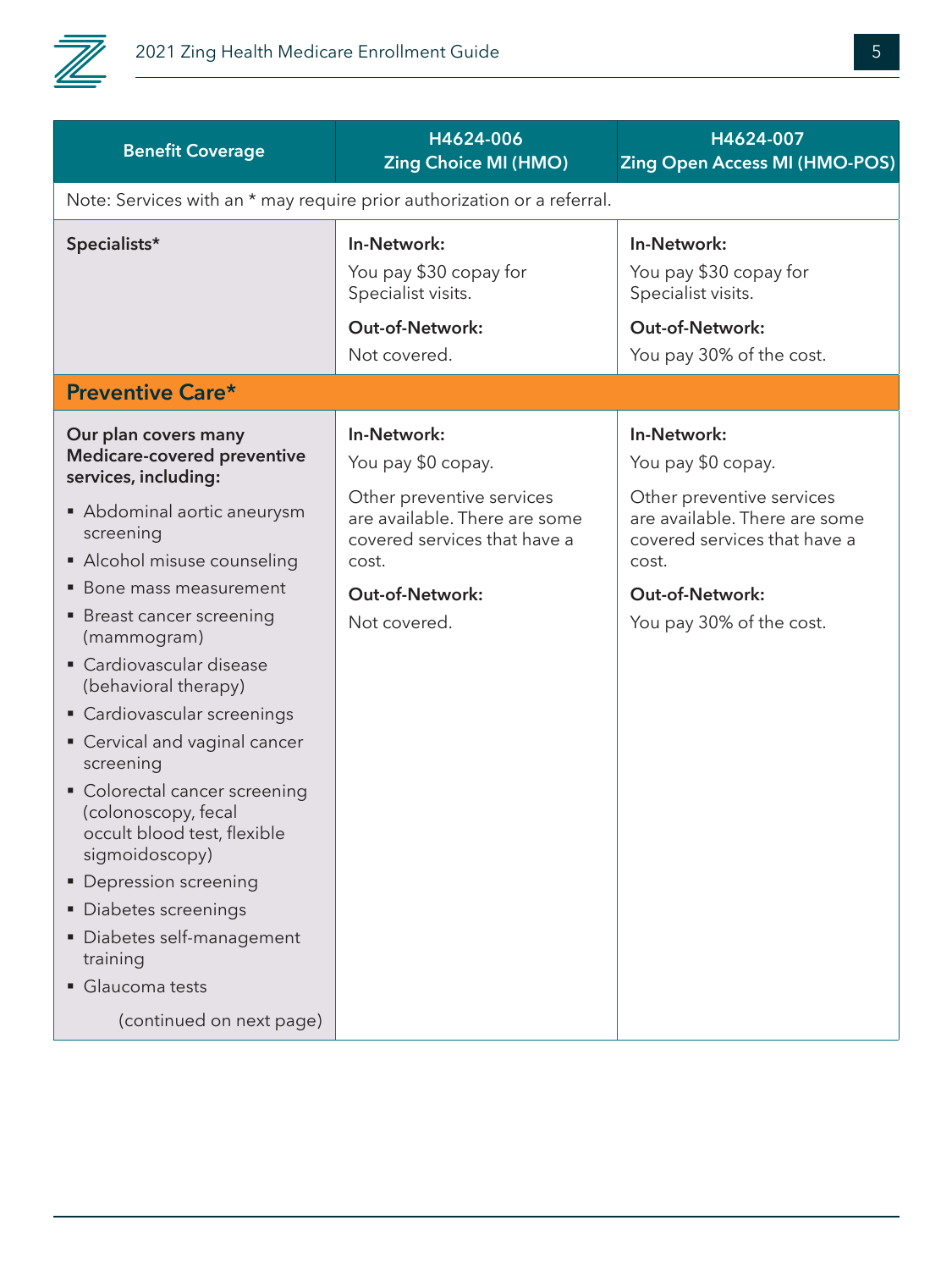

| <b>Benefit Coverage</b>                                                                                                                                                                                                                                                                                                                                                                                                                                                                                                                                                                     | H4624-006<br><b>Zing Choice MI (HMO)</b>                                                                                                                                                                                                                                      | H4624-007<br><b>Zing Open Access MI (HMO-POS)</b>                                                                                                                                                                                                                      |  |
|---------------------------------------------------------------------------------------------------------------------------------------------------------------------------------------------------------------------------------------------------------------------------------------------------------------------------------------------------------------------------------------------------------------------------------------------------------------------------------------------------------------------------------------------------------------------------------------------|-------------------------------------------------------------------------------------------------------------------------------------------------------------------------------------------------------------------------------------------------------------------------------|------------------------------------------------------------------------------------------------------------------------------------------------------------------------------------------------------------------------------------------------------------------------|--|
| Note: Services with an * may require prior authorization or a referral.                                                                                                                                                                                                                                                                                                                                                                                                                                                                                                                     |                                                                                                                                                                                                                                                                               |                                                                                                                                                                                                                                                                        |  |
| <b>Preventive Care continued:</b><br>■ Hepatitis B shots and<br>screening<br>■ Hepatitis C screening test<br>• HIV screening<br>• Lung cancer screening<br>• Medical nutrition therapy<br>services<br>• Obesity screening and<br>counseling<br>• Pneumococcal shot<br>• Prostate cancer screenings<br>• Sexually transmitted<br>infections screening and<br>counseling<br>• Smoking and tobacco<br>use cessation counseling<br>(counseling for people with<br>no sign of tobacco-related<br>disease)<br>■ "Welcome to Medicare"<br>preventive visit (one-time)<br>" Yearly "Wellness" visit | In-Network:<br>You pay \$0 copay.<br>Other preventive services<br>are available. There are some<br>covered services that have a<br>cost.<br><b>Out-of-Network:</b><br>Not covered.                                                                                            | In-Network:<br>You pay \$0 copay.<br>Other preventive services<br>are available. There are some<br>covered services that have a<br>cost.<br><b>Out-of-Network:</b><br>You pay 30% of the cost.                                                                         |  |
| <b>Emergency Care</b>                                                                                                                                                                                                                                                                                                                                                                                                                                                                                                                                                                       |                                                                                                                                                                                                                                                                               |                                                                                                                                                                                                                                                                        |  |
| <b>Emergency Care Services</b>                                                                                                                                                                                                                                                                                                                                                                                                                                                                                                                                                              | In-Network:<br>You pay \$90 copay per visit.<br>If you are admitted to the<br>hospital within 24 hours, the<br>copay is waived.<br><b>Out-of-Network:</b><br>You pay \$90 copay per visit.<br>If you are admitted to the<br>hospital within 24 hours, the<br>copay is waived. | In-Network:<br>You pay \$90 copay per visit.<br>If you are admitted to the<br>hospital within 24 hours, the<br>copay is waived.<br>Out-of-Network:<br>You pay \$90 copay per visit.<br>If you are admitted to the<br>hospital within 24 hours, the<br>copay is waived. |  |
| <b>Worldwide Emergency Care</b>                                                                                                                                                                                                                                                                                                                                                                                                                                                                                                                                                             | Covered                                                                                                                                                                                                                                                                       | Covered                                                                                                                                                                                                                                                                |  |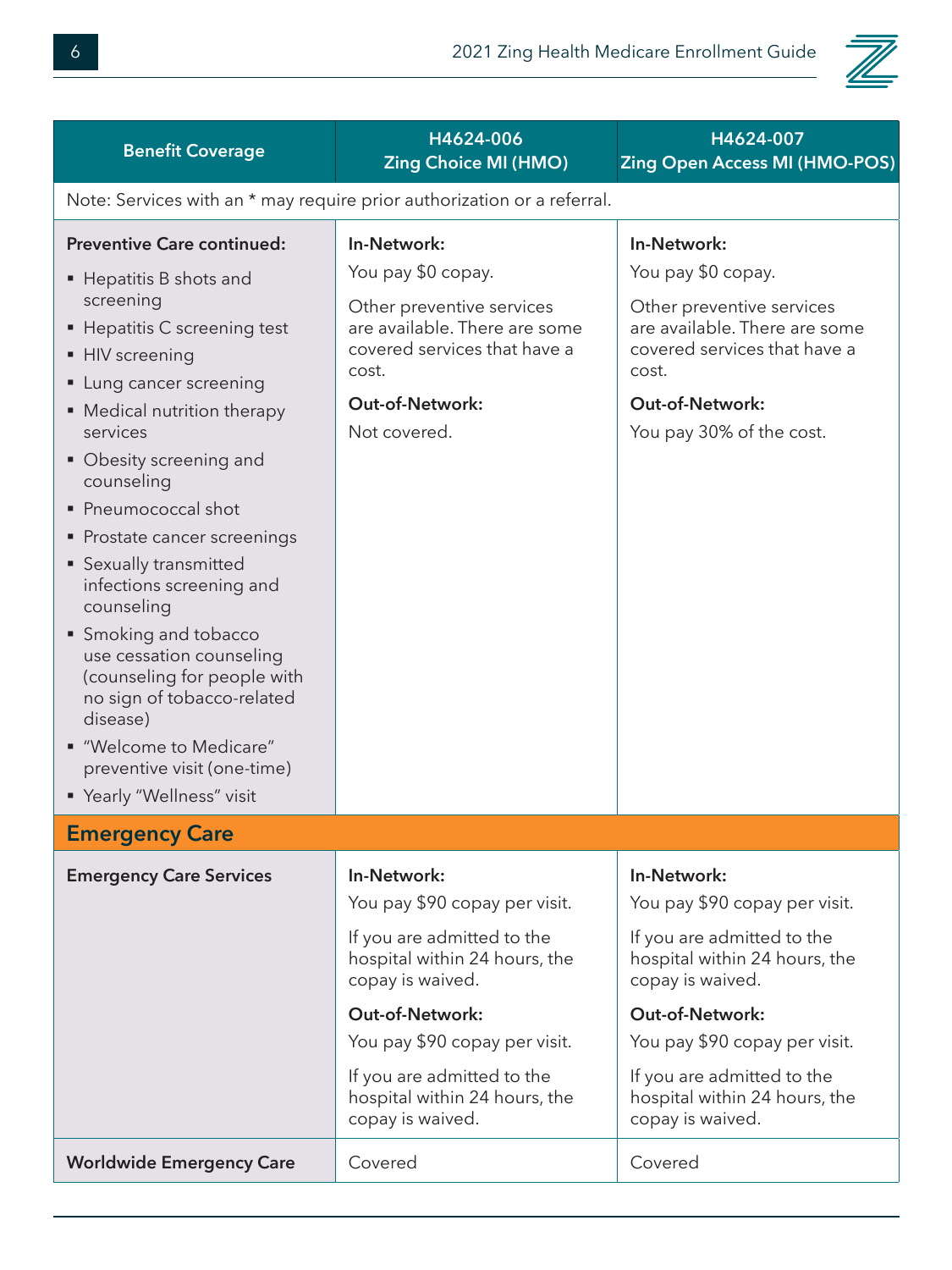

| <b>Benefit Coverage</b>                                                 | H4624-006<br><b>Zing Choice MI (HMO)</b>                                                      | H4624-007<br><b>Zing Open Access MI (HMO-POS)</b>                                             |  |  |
|-------------------------------------------------------------------------|-----------------------------------------------------------------------------------------------|-----------------------------------------------------------------------------------------------|--|--|
|                                                                         | Note: Services with an * may require prior authorization or a referral.                       |                                                                                               |  |  |
| <b>Urgently Needed Services</b>                                         |                                                                                               |                                                                                               |  |  |
| <b>Urgent Care Services</b>                                             | In-Network:                                                                                   | In-Network:                                                                                   |  |  |
|                                                                         | You pay \$35 copay per visit.                                                                 | You pay \$35 copay per visit.                                                                 |  |  |
|                                                                         | <b>Out-of-Network:</b><br>You pay \$35 copay per visit.                                       | <b>Out-of-Network:</b><br>You pay \$35 copay per visit.                                       |  |  |
| Diagnostic Services, Labs and Imaging*                                  |                                                                                               |                                                                                               |  |  |
| (Costs for these services may vary based on place of service)           |                                                                                               |                                                                                               |  |  |
| <b>Diagnostic Tests and</b>                                             | In-Network:                                                                                   | In-Network:                                                                                   |  |  |
| <b>Procedures</b>                                                       | You pay \$25 copay for<br>Diagnostic tests and<br>procedures.                                 | You pay \$25 copay for<br>Diagnostic tests and<br>procedures.                                 |  |  |
|                                                                         | If a member receives multiple<br>services on the same day, only<br>the maximum copay applies. | If a member receives multiple<br>services on the same day, only<br>the maximum copay applies. |  |  |
|                                                                         | <b>Out-of-Network:</b><br>Not covered.                                                        | Out-of-Network:<br>You pay 30% of the cost.                                                   |  |  |
| <b>Lab Services</b>                                                     | In-Network:                                                                                   | In-Network:                                                                                   |  |  |
|                                                                         | You pay \$0 copay for Lab<br>services.                                                        | You pay \$0 copay for Lab<br>services.                                                        |  |  |
|                                                                         | If a member receives multiple<br>services on the same day, only<br>the maximum copay applies. | If a member receives multiple<br>services on the same day, only<br>the maximum copay applies. |  |  |
|                                                                         | <b>Out-of-Network:</b>                                                                        | <b>Out-of-Network:</b>                                                                        |  |  |
|                                                                         | Not covered.                                                                                  | You pay 30% of the cost.                                                                      |  |  |
| <b>Diagnostic Radiological</b><br>Services (such as MRIs, CT<br>Scans)* | In-Network:<br>You pay \$50 to \$150 copay for<br>Diagnostic radiology services.              | In-Network:<br>You pay \$50 to \$150 copay for<br>Diagnostic radiology services.              |  |  |
|                                                                         | If a member receives multiple<br>services on the same day, only<br>the maximum copay applies. | If a member receives multiple<br>services on the same day, only<br>the maximum copay applies. |  |  |
|                                                                         | <b>Out-of-Network:</b>                                                                        | <b>Out-of-Network:</b>                                                                        |  |  |
|                                                                         | Not covered.                                                                                  | You pay 30% of the cost.                                                                      |  |  |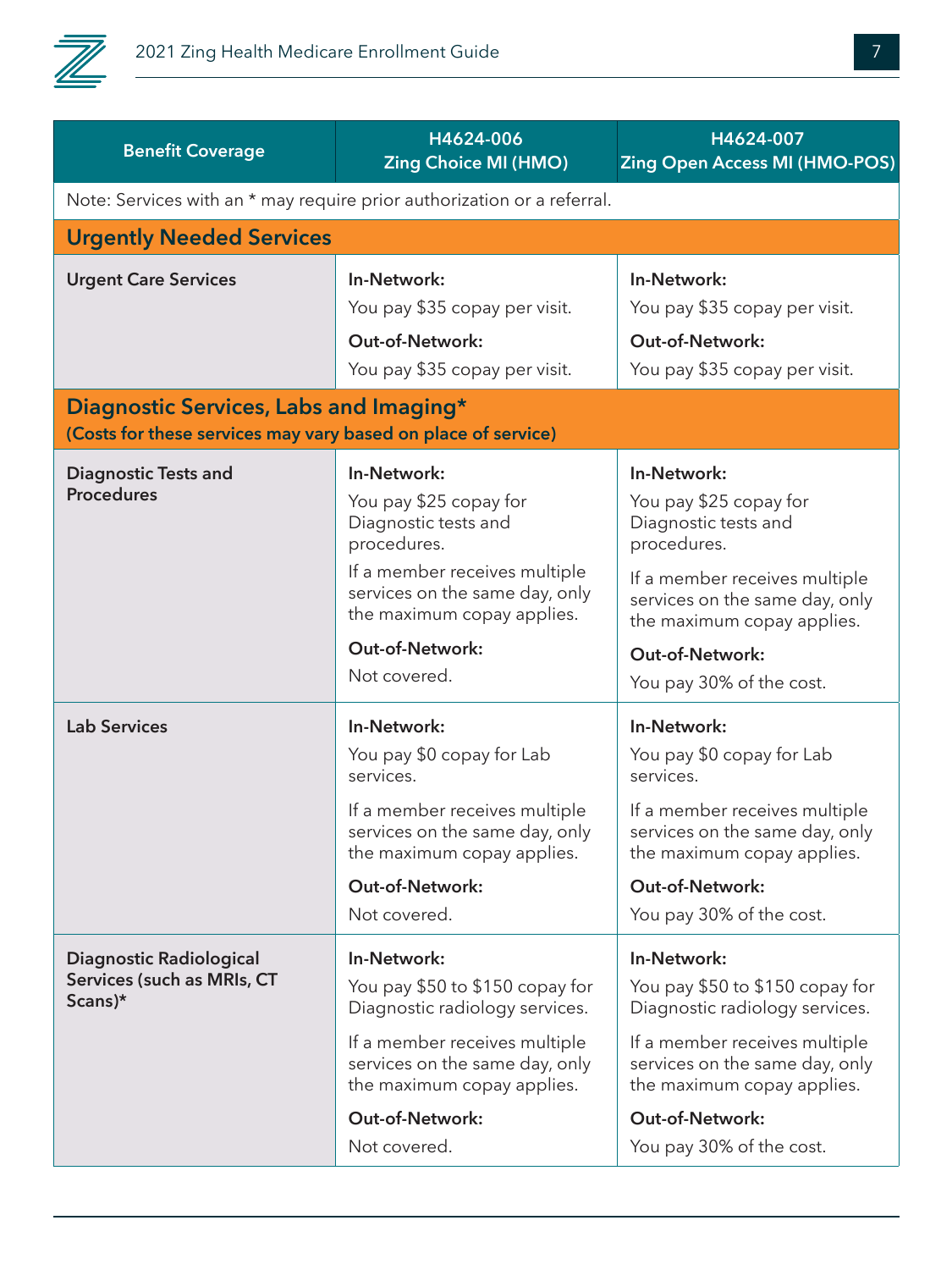

| <b>Benefit Coverage</b>                                                                  | H4624-006<br><b>Zing Choice MI (HMO)</b>                                                                                                                                                                                | H4624-007<br><b>Zing Open Access MI (HMO-POS)</b>                                                                                                                                                                                    |  |
|------------------------------------------------------------------------------------------|-------------------------------------------------------------------------------------------------------------------------------------------------------------------------------------------------------------------------|--------------------------------------------------------------------------------------------------------------------------------------------------------------------------------------------------------------------------------------|--|
| Note: Services with an * may require prior authorization or a referral.                  |                                                                                                                                                                                                                         |                                                                                                                                                                                                                                      |  |
| <b>Therapeutic Radiological</b><br>Services (such as radiation<br>treatment for cancer)* | In-Network:<br>You pay 20% of the cost for<br>Therapeutic radiology services.<br>If a member receives multiple<br>services on the same day, only<br>the maximum copay applies.<br>Out-of-Network:<br>Not covered.       | In-Network:<br>You pay 20% of the cost for<br>Therapeutic radiology services.<br>If a member receives multiple<br>services on the same day, only<br>the maximum copay applies.<br><b>Out-of-Network:</b><br>You pay 30% of the cost. |  |
| <b>Outpatient X-rays*</b>                                                                | In-Network:<br>You pay \$0 copay for Medicare-<br>covered outpatient x-rays.<br>If a member receives multiple<br>services on the same day, only<br>the maximum copay applies.<br><b>Out-of-Network:</b><br>Not covered. | In-Network:<br>You pay \$0 copay for Medicare-<br>covered outpatient x-rays.<br>If a member receives multiple<br>services on the same day, only<br>the maximum copay applies.<br><b>Out-of-Network:</b><br>You pay 30% of the cost.  |  |
| <b>Hearing Services</b>                                                                  |                                                                                                                                                                                                                         |                                                                                                                                                                                                                                      |  |
| <b>Hearing Exams</b><br>(Medicare-covered)                                               | In-Network:<br>You pay \$25 copay for<br>Medicare-covered hearing<br>exam.<br><b>Out-of-Network:</b><br>Not covered.                                                                                                    | In-Network:<br>You pay \$25 copay for<br>Medicare-covered hearing<br>exam.<br><b>Out-of-Network:</b><br>You pay 30% of the cost for<br>Medicare-covered hearing<br>exam.                                                             |  |
| <b>Routine Hearing Exams</b>                                                             | In-Network:<br>You pay \$0 copay for a routine<br>hearing exam up to (1) per year.<br><b>Out-of-Network:</b><br>Not covered.                                                                                            | In-Network:<br>You pay \$0 copay for a routine<br>hearing exam up to (1) per year.<br><b>Out-of-Network:</b><br>Not covered.                                                                                                         |  |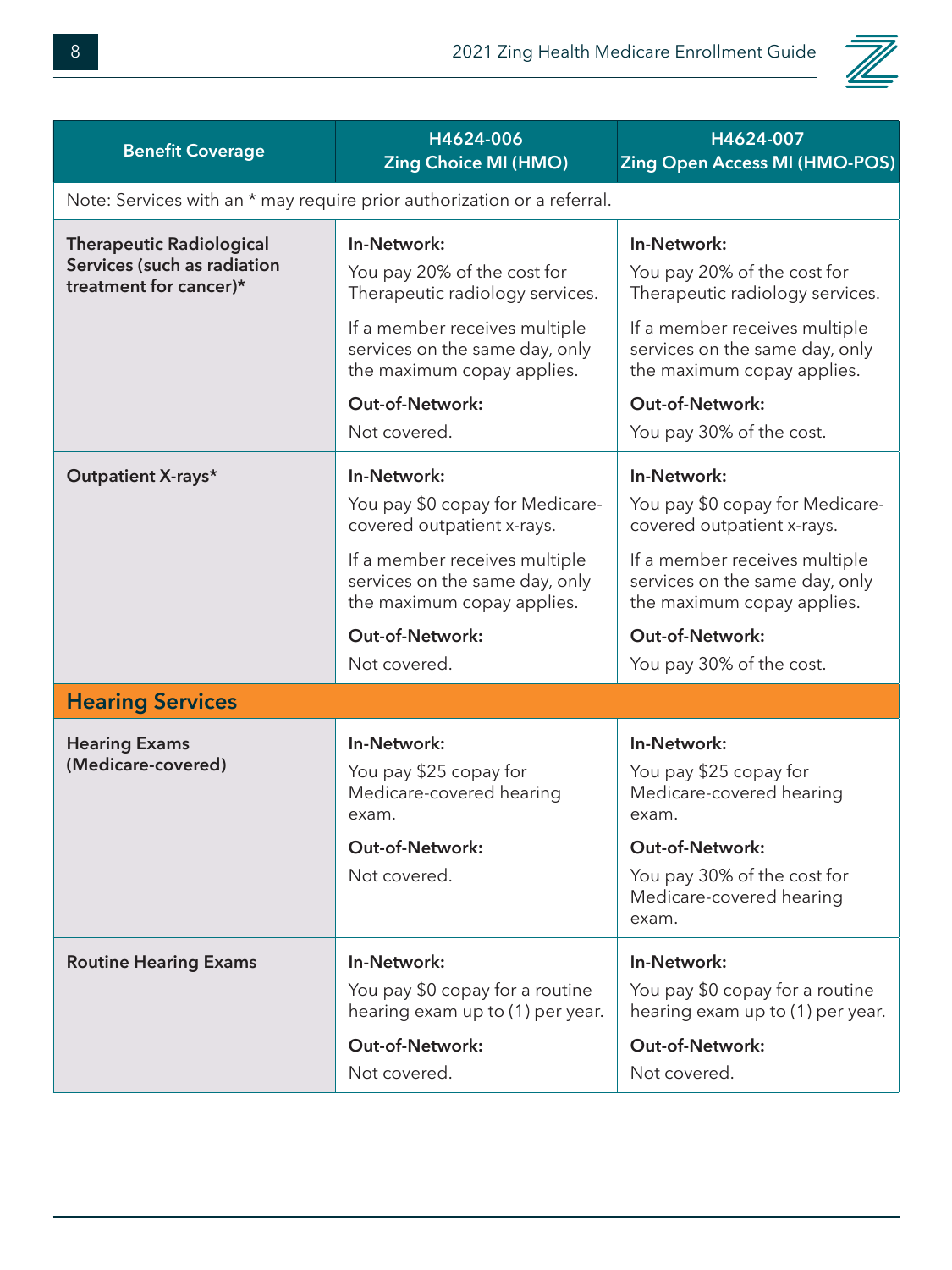

| <b>Benefit Coverage</b>               | H4624-006<br><b>Zing Choice MI (HMO)</b>                                                                                                                                                                 | H4624-007<br><b>Zing Open Access MI (HMO-POS)</b>                                                                                                                                                         |  |
|---------------------------------------|----------------------------------------------------------------------------------------------------------------------------------------------------------------------------------------------------------|-----------------------------------------------------------------------------------------------------------------------------------------------------------------------------------------------------------|--|
|                                       | Note: Services with an * may require prior authorization or a referral.                                                                                                                                  |                                                                                                                                                                                                           |  |
| <b>Hearing Aid Evaluation/Fitting</b> | In-Network:<br>You pay \$0 copay for a Hearing<br>Aid fitting and evaluation up to<br>$(1)$ every $(3)$ years.<br><b>Out-of-Network:</b><br>Not covered.                                                 | In-Network:<br>You pay \$0 copay for a Hearing<br>Aid fitting and evaluation up to<br>$(1)$ every $(3)$ years.<br><b>Out-of-Network:</b><br>Not covered.                                                  |  |
| <b>Hearing Aids</b>                   | In-Network:<br>Zing Health Plan covers a \$750<br>maximum benefit amount<br>allowance towards hearing aids<br>every (3) years per ear.<br>You are responsible for all cost<br>beyond the maximum allowed | In-Network:<br>Zing Health Plan covers a \$750<br>maximum benefit amount<br>allowance towards hearing aids<br>every (3) years per year.<br>You are responsible for all cost<br>beyond the maximum allowed |  |
|                                       | amount.<br>Out-of-Network:<br>Not covered.                                                                                                                                                               | amount.<br><b>Out-of-Network:</b><br>Not covered.                                                                                                                                                         |  |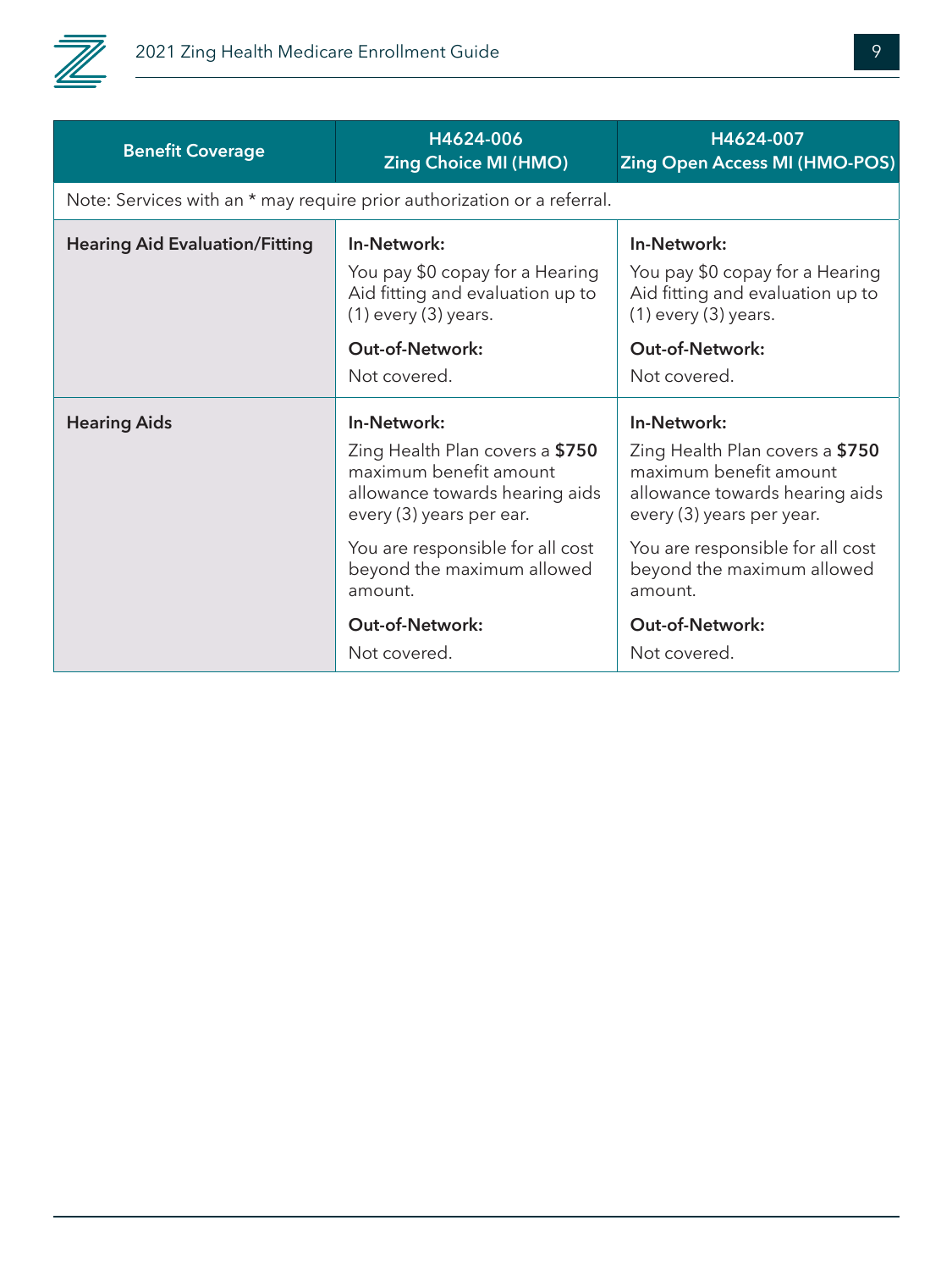

| <b>Benefit Coverage</b>           | H4624-006<br><b>Zing Choice MI (HMO)</b>                                                                                                                                                                                                                                                                                                                                                                                                                                                                                                                                                                             | H4624-007<br><b>Zing Open Access MI (HMO-POS)</b>                                                                                                                                                                                                                                                                                                                                                                                                                                                                                                                                                                  |
|-----------------------------------|----------------------------------------------------------------------------------------------------------------------------------------------------------------------------------------------------------------------------------------------------------------------------------------------------------------------------------------------------------------------------------------------------------------------------------------------------------------------------------------------------------------------------------------------------------------------------------------------------------------------|--------------------------------------------------------------------------------------------------------------------------------------------------------------------------------------------------------------------------------------------------------------------------------------------------------------------------------------------------------------------------------------------------------------------------------------------------------------------------------------------------------------------------------------------------------------------------------------------------------------------|
|                                   | Note: Services with an * may require prior authorization or a referral.                                                                                                                                                                                                                                                                                                                                                                                                                                                                                                                                              |                                                                                                                                                                                                                                                                                                                                                                                                                                                                                                                                                                                                                    |
| <b>Dental Services</b>            |                                                                                                                                                                                                                                                                                                                                                                                                                                                                                                                                                                                                                      |                                                                                                                                                                                                                                                                                                                                                                                                                                                                                                                                                                                                                    |
| <b>Preventive Dental Benefits</b> | In-Network:<br>You pay:<br>• \$0 copay for Oral exams for<br>up to (1) every 6 months<br>• \$0 copay for (1) Prophylaxis<br>(Cleaning) every 6 months<br>• \$0 copay for a Fluoride<br>treatment for up to (1) every<br>year<br>• \$0 copay for Bitewing X-rays<br>up to (1) set per year<br>• \$0 copay for Dental X-ray(s)<br>for up to (1) every year<br>• \$0 copay for Panoramic<br>X-rays for up to $(1)$ every $(5)$<br>years<br>Our plan covers a \$2,500<br>maximum benefit amount<br>every year for preventive and<br>comprehensive dental benefits<br>combined.<br><b>Out-of-Network:</b><br>Not covered. | In-Network:<br>You pay:<br>• \$0 copay for Oral exams for<br>up to (1) every 6 months<br>• \$0 copay for (1) Prophylaxis<br>(Cleaning) every 6 months<br>• \$0 copay for a Fluoride<br>treatment for up to (1) every<br>year<br>• \$0 copay for Bitewing X-rays<br>up to (1) set per year<br>\$0 copay for Dental X-ray(s)<br>for up to (1) every year<br>• \$0 copay for Panoramic<br>X-rays for up to $(1)$ every $(5)$<br>years<br>Our plan covers a \$2,500<br>maximum benefit amount<br>every year for preventive and<br>comprehensive dental benefits<br>combined.<br><b>Out-of-Network:</b><br>Not covered. |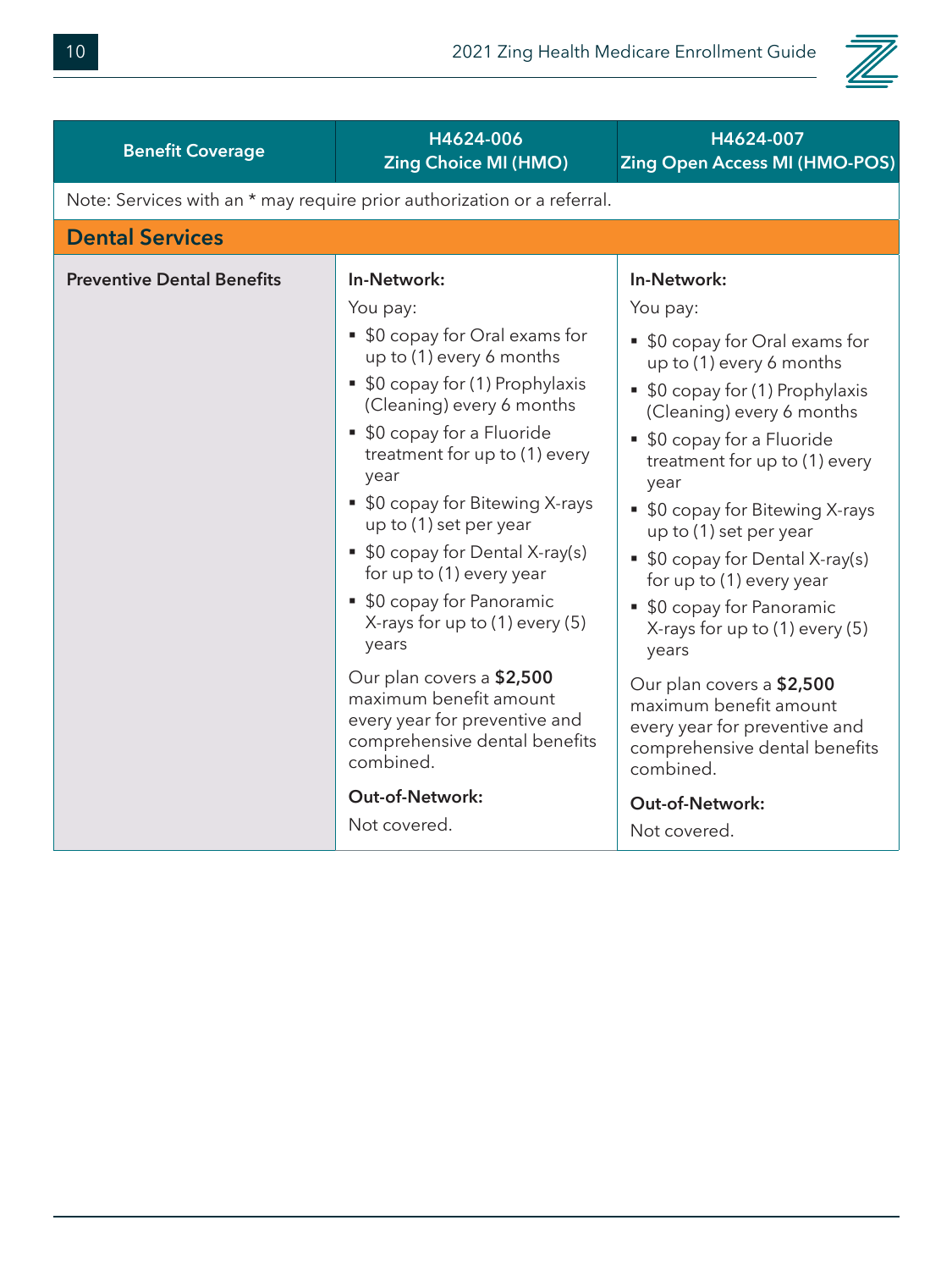

| <b>Benefit Coverage</b>                        | H4624-006<br><b>Zing Choice MI (HMO)</b>                                                                                                                                                                                                               | H4624-007<br><b>Zing Open Access MI (HMO-POS)</b>                                                                                                                                                                                                    |
|------------------------------------------------|--------------------------------------------------------------------------------------------------------------------------------------------------------------------------------------------------------------------------------------------------------|------------------------------------------------------------------------------------------------------------------------------------------------------------------------------------------------------------------------------------------------------|
|                                                | Note: Services with an * may require prior authorization or a referral.                                                                                                                                                                                |                                                                                                                                                                                                                                                      |
| <b>Comprehensive Dental</b><br><b>Benefits</b> | In-Network:<br>You pay:<br>• \$0 copay for Amalgam and/<br>or composite filling every (3)<br>years per tooth<br>• \$0 copay for Extractions ((1)<br>extraction per tooth per year)<br>• \$0 copay Root canals ((1) per<br>lifetime, per tooth)         | In-Network:<br>You pay:<br>• \$0 copay for Amalgam and/<br>or composite filling every (3)<br>years per tooth<br>• \$0 copay for Extractions ((1)<br>extraction per tooth per year)<br>• \$0 copay Root canals ((1) per<br>lifetime, per tooth)       |
|                                                | • \$0 copay for Scaling/Root<br>Planning (Deep cleaning)<br>(every (24) months per<br>quadrant)<br>• \$0 copay for Complete crown<br>(every (5) years, per tooth)<br>• \$0 copay for Dentures or<br>fixed prosthetics/partials<br>once every (5) years | • \$0 copay for Scaling/Root<br>Planning (Deep cleaning)<br>(every (24) months per<br>quadrant)<br>• \$0 copay for Complete crown<br>(every (5) years, per tooth)<br>\$0 copay for Dentures or<br>fixed prosthetics/partials<br>once every (5) years |
|                                                | Our plan covers up to a \$2,500<br>maximum benefit amount<br>every year for preventive and<br>comprehensive dental benefits<br>combined.                                                                                                               | Our plan covers up to a \$2,500<br>maximum benefit amount<br>every year for preventive and<br>comprehensive dental benefits<br>combined.                                                                                                             |
|                                                | You are responsible for all cost<br>beyond the maximum allowed<br>amount.                                                                                                                                                                              | You are responsible for all cost<br>beyond the maximum allowed<br>amount.                                                                                                                                                                            |
|                                                | <b>Out-of-Network:</b><br>Not covered.                                                                                                                                                                                                                 | <b>Out-of-Network:</b><br>Not covered.                                                                                                                                                                                                               |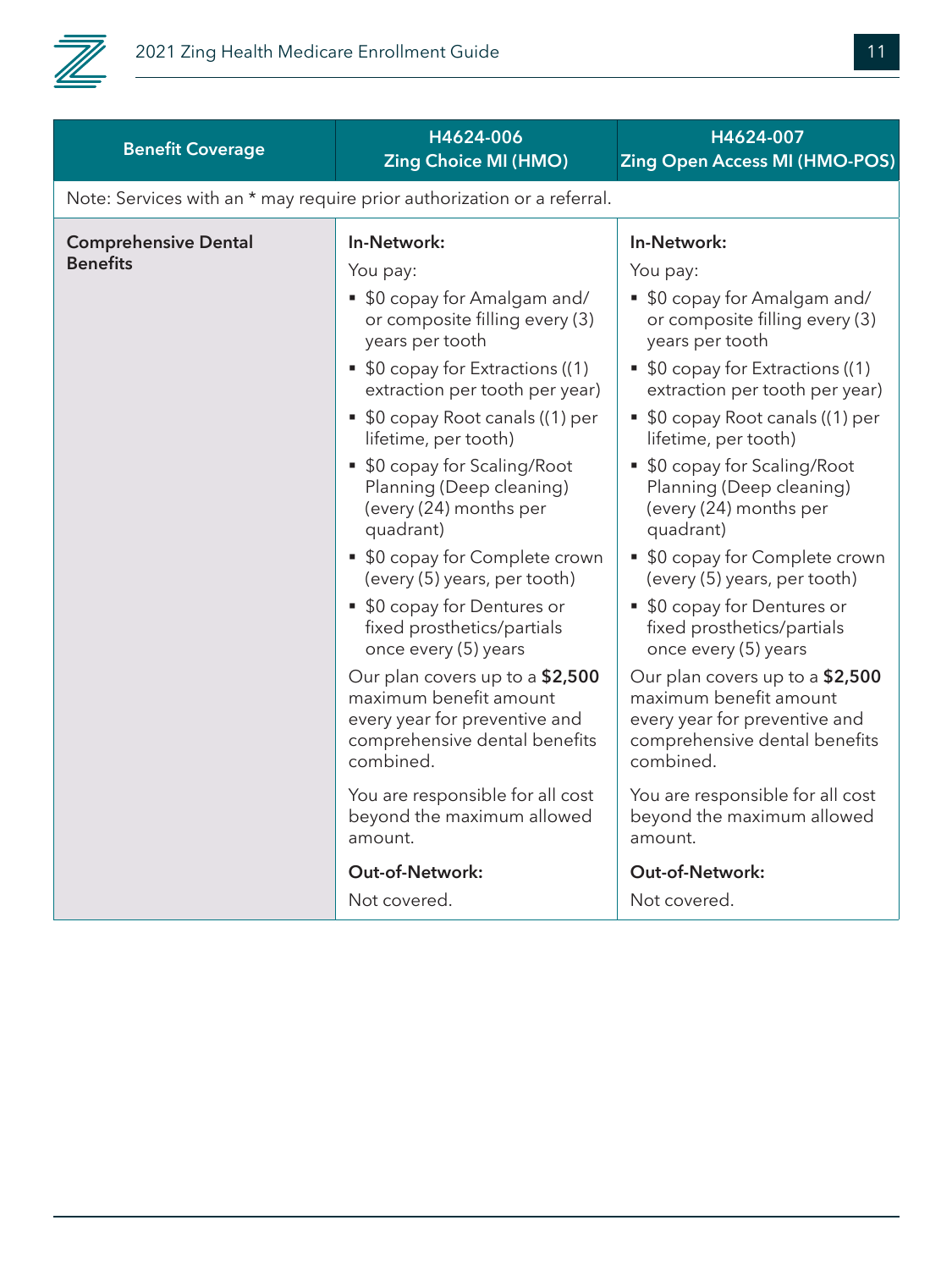

| <b>Benefit Coverage</b>                | H4624-006<br><b>Zing Choice MI (HMO)</b>                                                                                                                                                                                                                                              | H4624-007<br><b>Zing Open Access MI (HMO-POS)</b>                                                                                                                                                                                                                              |
|----------------------------------------|---------------------------------------------------------------------------------------------------------------------------------------------------------------------------------------------------------------------------------------------------------------------------------------|--------------------------------------------------------------------------------------------------------------------------------------------------------------------------------------------------------------------------------------------------------------------------------|
|                                        | Note: Services with an * may require prior authorization or a referral.                                                                                                                                                                                                               |                                                                                                                                                                                                                                                                                |
| <b>Vision Services</b>                 |                                                                                                                                                                                                                                                                                       |                                                                                                                                                                                                                                                                                |
| <b>Eye Exams</b><br>(Medicare-covered) | In-Network:<br>You pay \$25 copay for a<br>Medicare-covered exam to<br>diagnose and treat diseases<br>and conditions of the eye<br>(including yearly glaucoma<br>screening).<br><b>Out-of-Network:</b><br>Not covered.                                                                | In-Network:<br>You pay \$25 copay for a<br>Medicare-covered exam to<br>diagnose and treat diseases<br>and conditions of the eye<br>(including yearly glaucoma<br>screening).<br><b>Out-of-Network:</b><br>You pay 30% of the cost.                                             |
| <b>Routine Eye Exam</b>                | In-Network:<br>You pay \$0 copay for (1) routine<br>eye exam, refraction up to (1)<br>per year.<br><b>Out-of-Network:</b><br>Not covered.                                                                                                                                             | In-Network:<br>You pay \$0 copay for (1) routine<br>eye exam, refraction up to (1)<br>per year.<br>Out-of-Network:<br>Not covered.                                                                                                                                             |
| Eyewear (Medicare-covered)             | In-Network:<br>You pay \$0 for (1) pair of<br>Medicare covered eyewear<br>(eyeglasses or contact lenses)<br>after a cataract surgery.<br>Out-of-Network:<br>Not covered.                                                                                                              | In-Network:<br>You pay \$0 for (1) pair of<br>Medicare covered eyewear<br>(eyeglasses or contact lenses)<br>after a cataract surgery.<br><b>Out-of-Network:</b><br>You pay 30% of the cost.                                                                                    |
| <b>Routine Eyewear</b>                 | In-Network:<br>\$250 Maximum benefit<br>coverage amount towards<br>Eyeglasses (frames and lenses)<br>or Contact lenses (1) per year.<br>You are responsible for all<br>cost exceeding the maximum<br>benefit amount for routine<br>eyewear.<br><b>Out-of-Network:</b><br>Not covered. | In-Network:<br>\$250 Maximum benefit<br>coverage amount towards<br>Eyeglasses (frames and lenses)<br>or Contact lenses (1) per year.<br>You are responsible for all<br>cost exceeding the maximum<br>benefit amount for routine<br>eyewear.<br>Out-of-Network:<br>Not covered. |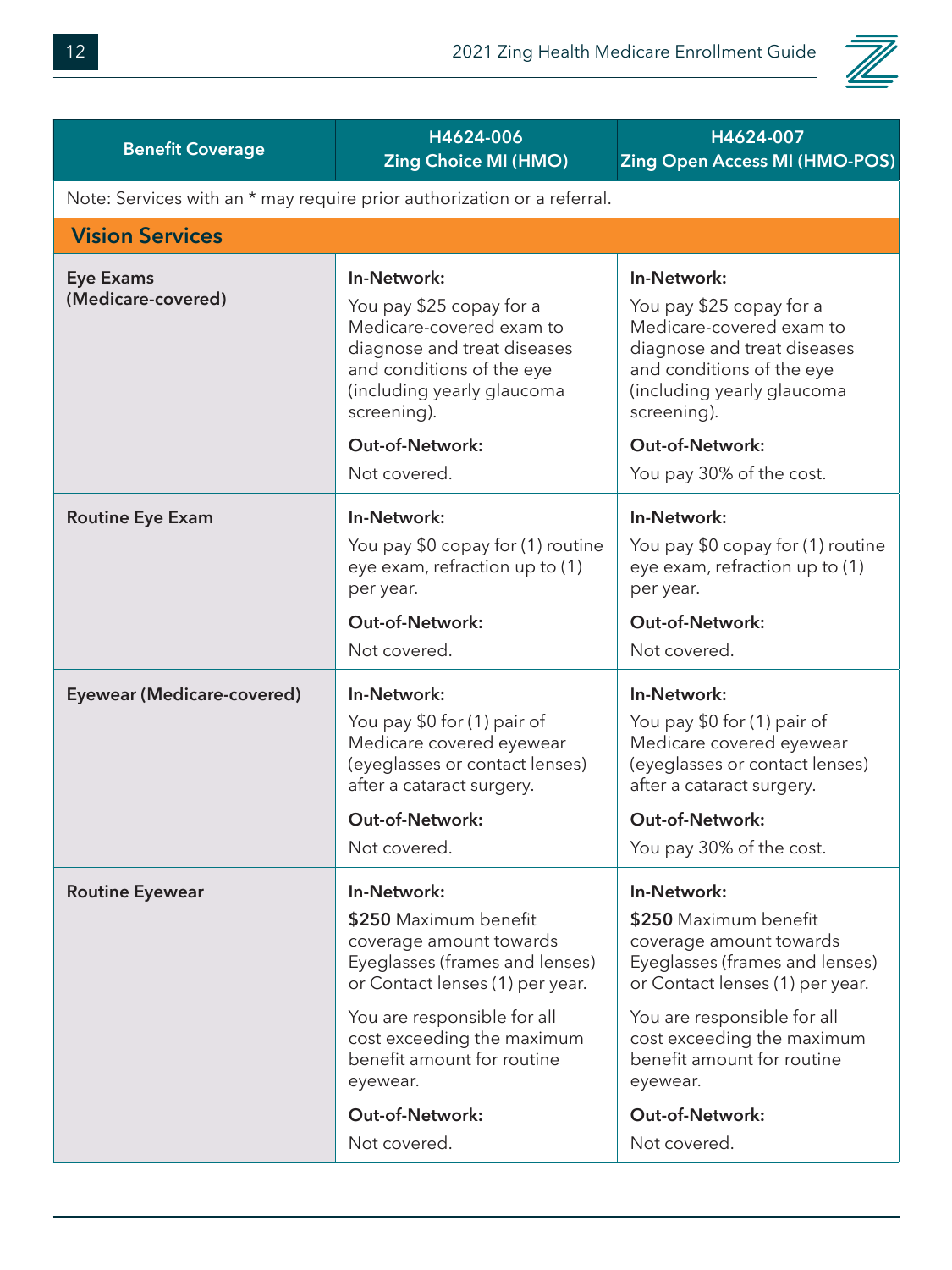

| <b>Benefit Coverage</b>                                                                                                                            | H4624-006<br><b>Zing Choice MI (HMO)</b>                                                                                                                             | H4624-007<br><b>Zing Open Access MI (HMO-POS)</b>                                                                                                                                |
|----------------------------------------------------------------------------------------------------------------------------------------------------|----------------------------------------------------------------------------------------------------------------------------------------------------------------------|----------------------------------------------------------------------------------------------------------------------------------------------------------------------------------|
|                                                                                                                                                    | Note: Services with an * may require prior authorization or a referral.                                                                                              |                                                                                                                                                                                  |
| <b>Mental Health Services*</b>                                                                                                                     |                                                                                                                                                                      |                                                                                                                                                                                  |
| Inpatient Mental Health Care*<br>Our plan covers up to 190 days<br>in a lifetime for inpatient mental<br>health care in a psychiatric<br>hospital. | In-Network:<br>You pay:<br>■ \$250 copay per day for days<br>1 through 5.<br>■ \$0 copay per day for days 6<br>through 90.<br><b>Out-of-Network:</b><br>Not covered. | In-Network:<br>You pay:<br>■ \$250 copay per day for days<br>1 through 5.<br>■ \$0 copay per day for days 6<br>through 90.<br><b>Out-of-Network:</b><br>You pay 30% of the cost. |
| <b>Outpatient Mental Health Care</b><br><b>Individual and Group Therapy</b><br><b>Visit</b>                                                        | In-Network:<br>You pay \$30 copay.<br><b>Out-of-Network:</b><br>Not covered.                                                                                         | In-Network:<br>You pay \$30 copay.<br>Out-of-Network:<br>You pay 30% of the cost.                                                                                                |
| <b>Skilled Nursing Facility (SNF)*</b>                                                                                                             |                                                                                                                                                                      |                                                                                                                                                                                  |
| Our plan covers up to 100 days<br>in the SNF.                                                                                                      | In-Network:<br>■ You pay \$0 copay for days 1<br>through 20.<br>■ You pay \$160 copay per day<br>for days 21 through 100.                                            | In-Network:<br>■ You pay \$0 copay for days 1<br>through 20.<br>■ You pay \$160 copay per day<br>for days 21 through 100.                                                        |
|                                                                                                                                                    | <b>Out-of-Network:</b><br>Not covered.                                                                                                                               | <b>Out-of-Network:</b><br>You pay 30% of the cost.                                                                                                                               |
| <b>Rehabilitation Services*</b>                                                                                                                    |                                                                                                                                                                      |                                                                                                                                                                                  |
|                                                                                                                                                    |                                                                                                                                                                      |                                                                                                                                                                                  |
| <b>Occupational Therapy</b><br>Services*                                                                                                           | In-Network:<br>You pay \$20 copay for<br>Occupational therapy per visit.<br><b>Out-of-Network:</b>                                                                   | In-Network:<br>You pay \$20 copay for<br>Occupational therapy per visit.<br><b>Out-of-Network:</b>                                                                               |
|                                                                                                                                                    | Not covered.                                                                                                                                                         | You pay 30% of the cost.                                                                                                                                                         |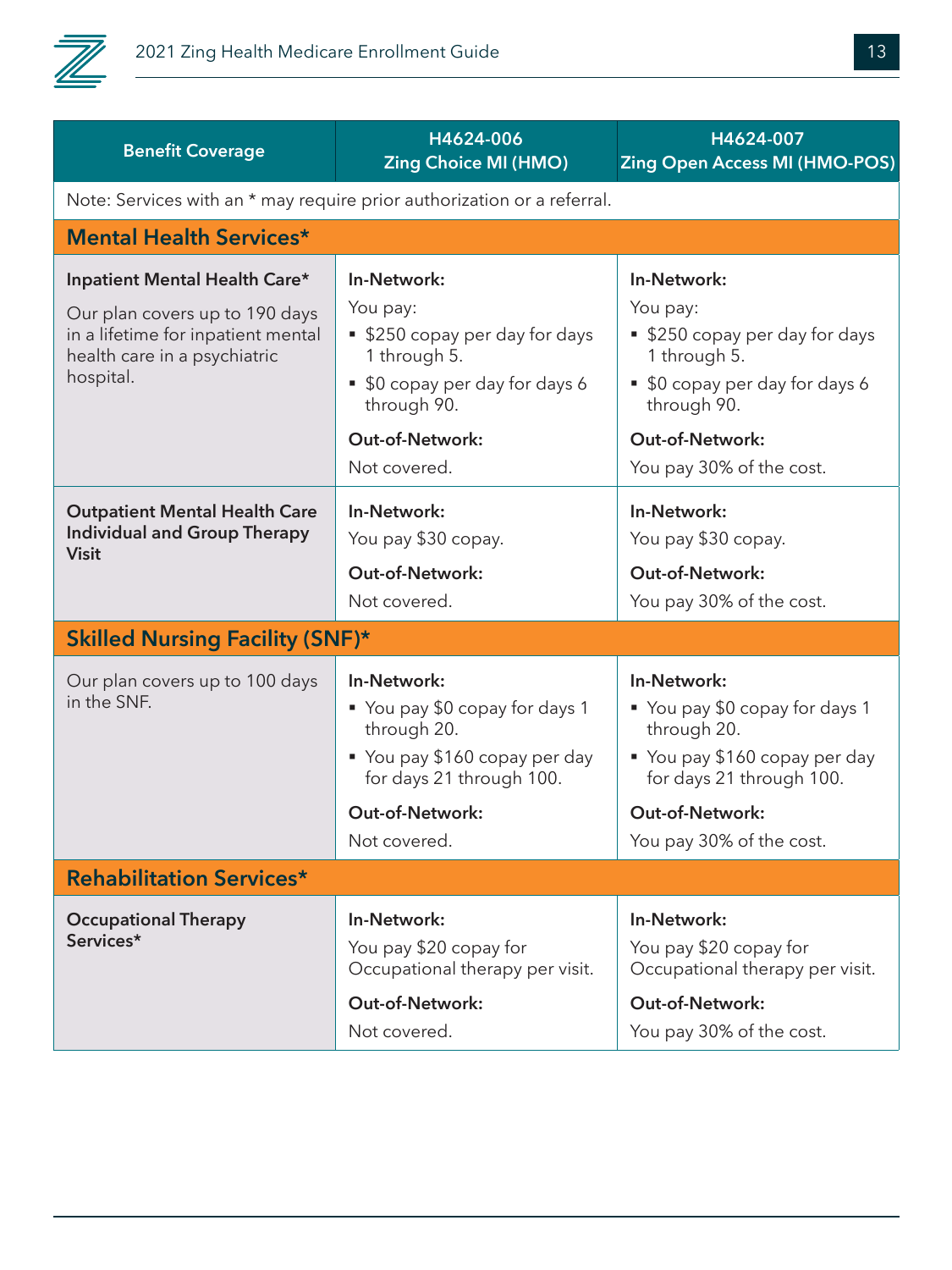

| <b>Benefit Coverage</b>                                                                                                                                        | H4624-006<br><b>Zing Choice MI (HMO)</b>                                                                                                                           | H4624-007<br><b>Zing Open Access MI (HMO-POS)</b>                                                                                                                       |  |
|----------------------------------------------------------------------------------------------------------------------------------------------------------------|--------------------------------------------------------------------------------------------------------------------------------------------------------------------|-------------------------------------------------------------------------------------------------------------------------------------------------------------------------|--|
| Note: Services with an * may require prior authorization or a referral.                                                                                        |                                                                                                                                                                    |                                                                                                                                                                         |  |
| <b>Physical Therapy and Speech</b><br>and Language Therapy<br>Services*                                                                                        | In-Network:<br>You pay \$20 copay for Physical<br>therapy and Speech and<br>Language therapy per visit.<br><b>Out-of-Network:</b><br>Not covered.                  | In-Network:<br>You pay \$20 copay for Physical<br>therapy and Speech and<br>Language therapy per visit.<br><b>Out-of-Network:</b><br>You pay 30% of the cost.           |  |
| <b>Cardiac and Pulmonary</b><br><b>Rehabilitation services</b>                                                                                                 | In-Network:<br>You pay \$0 copay for Cardiac<br>and Pulmonary Rehabilitation<br>services per visit.<br><b>Out-of-Network:</b><br>Not covered.                      | In-Network:<br>You pay \$0 copay for Cardiac<br>and Pulmonary Rehabilitation<br>services per visit.<br><b>Out-of-Network:</b><br>You pay 30% of the cost.               |  |
| Ambulance*                                                                                                                                                     |                                                                                                                                                                    |                                                                                                                                                                         |  |
| <b>Ground Service (one-way trip)</b>                                                                                                                           | In-Network:<br>You pay \$200 copay for a<br>covered one-way ambulance<br>trip.<br><b>Out-of-Network:</b><br>Same as In-Network.                                    | In-Network:<br>You pay \$200 copay for a<br>covered one-way ambulance<br>trip.<br><b>Out-of-Network:</b><br>Same as In-Network.                                         |  |
| Air Service (one-way trip)                                                                                                                                     | In-Network:<br>You pay 20% of the cost for<br>covered air ambulance service.<br><b>Out-of-Network:</b><br>Not covered.                                             | In-Network:<br>You pay 20% of the cost for<br>covered air ambulance service.<br><b>Out-of-Network:</b><br>You pay 30% of the cost for<br>covered air ambulance service. |  |
| <b>Transportation</b>                                                                                                                                          |                                                                                                                                                                    |                                                                                                                                                                         |  |
| <b>Non-Emergency Transportation</b><br><b>Services</b><br>The member must contact<br>the plan for more details and<br>participating transportation<br>vendors. | In-Network:<br>You pay \$0 copay for up to<br>24 one-way trips per year to<br>plan approved health-related<br>locations.<br><b>Out-of-Network:</b><br>Not covered. | In-Network:<br>You pay \$0 copay for up to<br>24 one-way trips per year to<br>plan approved health-related<br>locations.<br>Out-of-Network:<br>Not covered.             |  |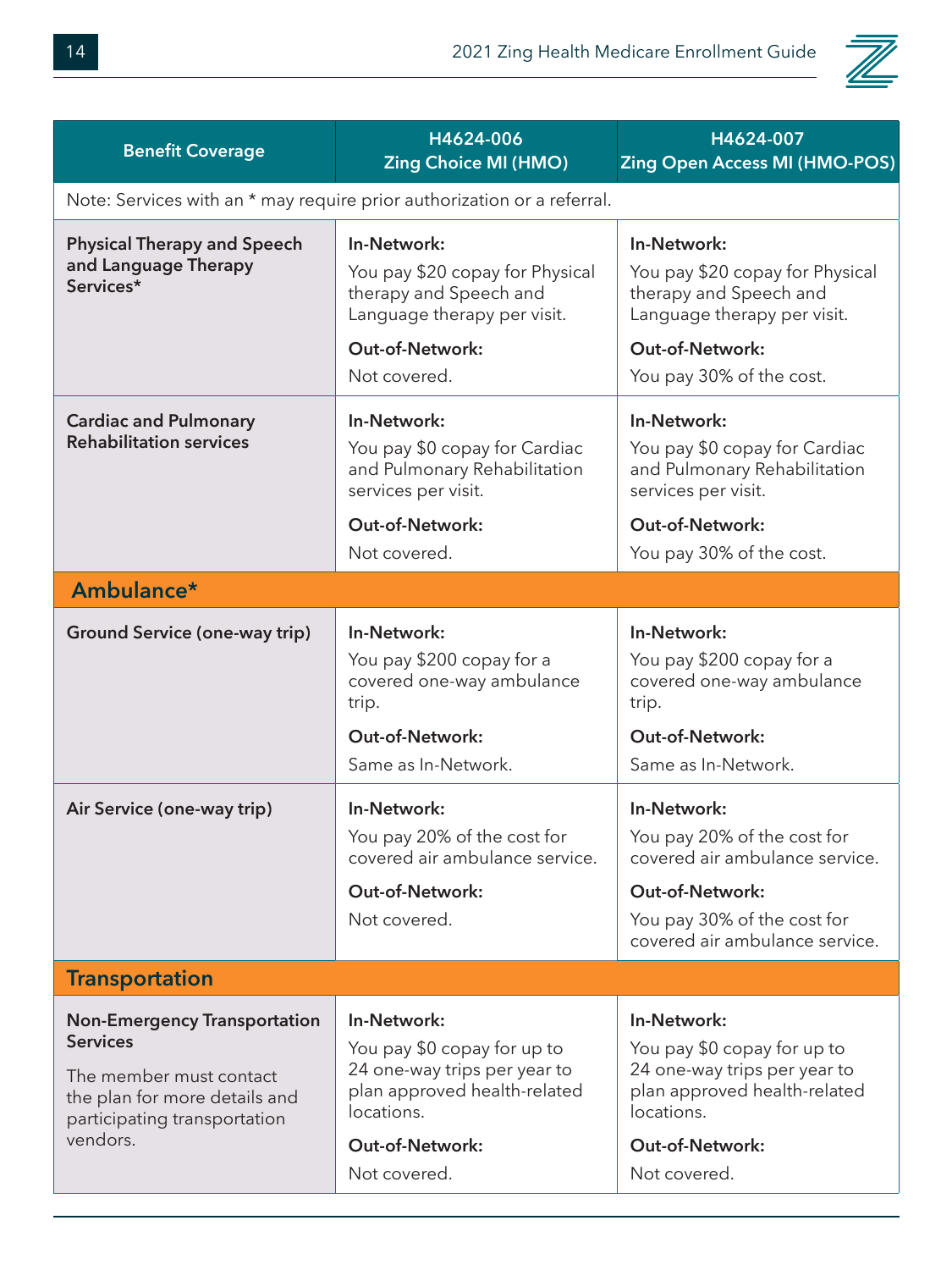

| <b>Benefit Coverage</b>                                         | H4624-006<br><b>Zing Choice MI (HMO)</b>                                               | H4624-007<br><b>Zing Open Access MI (HMO-POS)</b>                                      |
|-----------------------------------------------------------------|----------------------------------------------------------------------------------------|----------------------------------------------------------------------------------------|
|                                                                 | Note: Services with an * may require prior authorization or a referral.                |                                                                                        |
| <b>Medicare Part B Drugs*</b>                                   |                                                                                        |                                                                                        |
| Medicare Part B Drugs*                                          | In-Network:                                                                            | In-Network:                                                                            |
| Medicare-covered Part B Drugs<br>may be subject to step therapy | ■ You pay 20% of the cost for<br>chemotherapy drugs.                                   | ■ You pay 20% of the cost for<br>chemotherapy drugs.                                   |
| requirements.                                                   | ■ You pay 20% of the cost for<br>other Part B drugs.                                   | ■ You pay 20% of the cost for<br>other Part B drugs.                                   |
|                                                                 | <b>Out-of-Network:</b>                                                                 | <b>Out-of-Network:</b>                                                                 |
|                                                                 | Not covered.                                                                           | You pay 30% of the cost.                                                               |
| <b>Ambulatory Surgery Center*</b>                               |                                                                                        |                                                                                        |
| <b>Ambulatory Surgery Center</b><br>$(ASC)^*$                   | In-Network:<br>You pay \$100 copay for Surgery<br>at an ambulatory surgical<br>center. | In-Network:<br>You pay \$100 copay for Surgery<br>at an ambulatory surgical<br>center. |
|                                                                 | <b>Out-of-Network:</b><br>Not covered.                                                 | <b>Out-of-Network:</b><br>You pay 30% of the cost.                                     |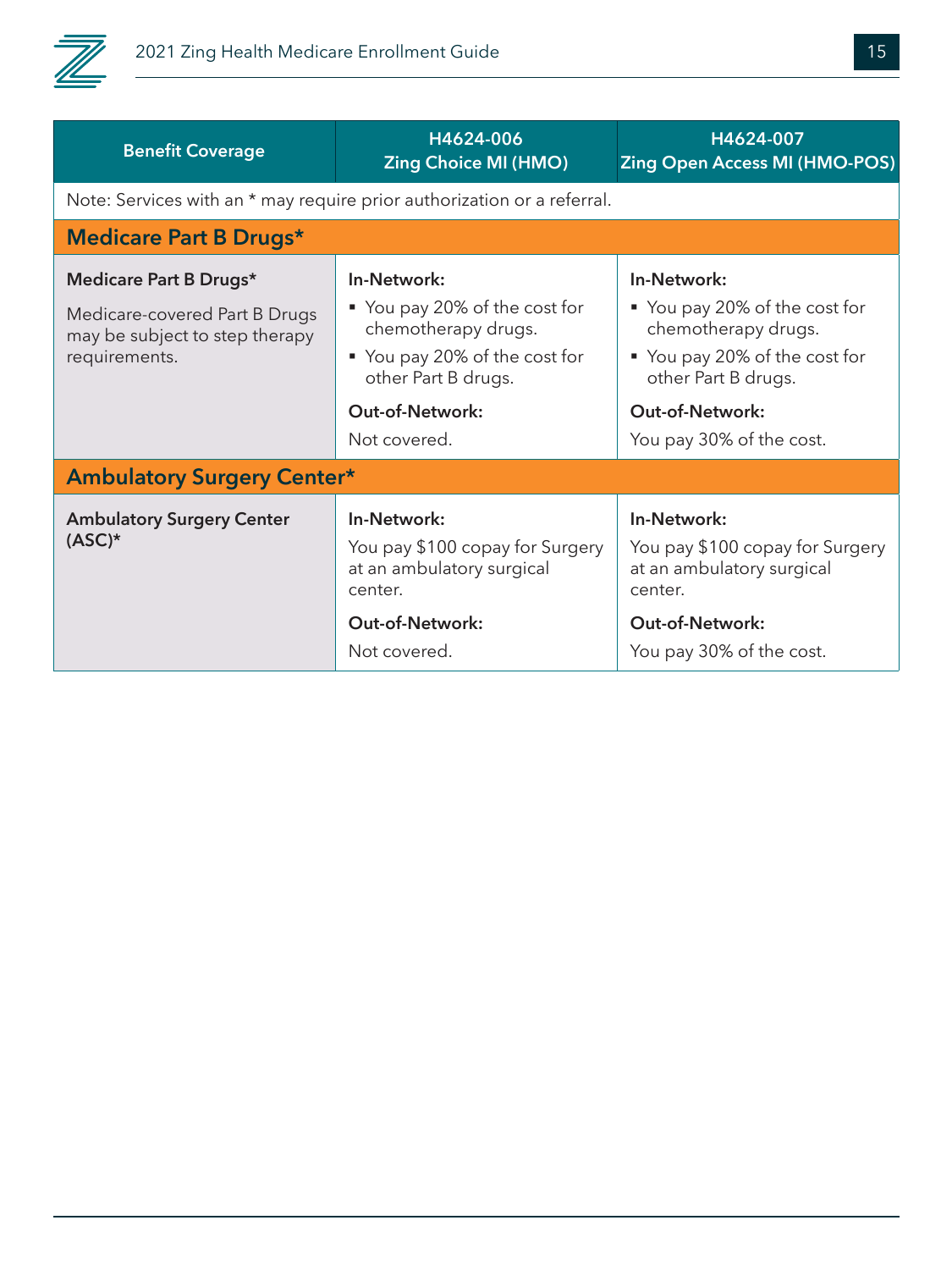

#### **Outpatient Prescription Drugs**

#### **Part D Deductible**

No Deductible. Because your plan does not have a deductible, this stage does not apply to you. You start the Initial Coverage Stage when you fill your first prescription.

#### **Initial Coverage**

You are in the initial coverage stage until you reach \$4,130 in drug costs (year to date).

|                                        | <b>Preferred Retail Rx</b>               | <b>Standard Retail Rx</b>            | <b>Mail Order</b> |
|----------------------------------------|------------------------------------------|--------------------------------------|-------------------|
|                                        | 30-day supply                            | 30-day supply                        | 90-day supply     |
|                                        | H4624-006<br><b>Zing Choice MI (HMO)</b> |                                      |                   |
| <b>Tier 1</b><br>(Preferred Generic)   | $$2$ copay                               | $$7$ copay                           | $$14$ copay       |
| <b>Tier 2</b><br>(Generic)             | $$10$ copay                              | $$15$ copay                          | $$30$ copay       |
| Tier <sub>3</sub><br>(Preferred Brand) | $$35$ copay                              | $$45$ copay                          | $$90$ copay       |
| <b>Tier 4</b><br>(Non-Preferred Drug)  | $$95$ copay                              | \$100 copay                          | \$200 copay       |
| <b>Tier 5</b><br>(Specialty Tier)      | 33% of the cost                          | 33% of the cost                      | N/A               |
| Tier 6<br>(Select Care Drugs)          | $$0$ copay                               | $$0$ copay                           | $$0$ copay        |
| H4624-007                              |                                          |                                      |                   |
|                                        |                                          | <b>Zing Open Access MI (HMO-POS)</b> |                   |
| <b>Tier 1</b><br>(Preferred Generic)   | $$2$ copay                               | $$7$ copay                           | $$14$ copay       |
| <b>Tier 2</b><br>(Generic)             | $$10$ copay                              | $$15$ copay                          | $$30$ copay       |
| Tier <sub>3</sub><br>(Preferred Brand) | $$35$ copay                              | $$45$ copay                          | $$90$ copay       |
| <b>Tier 4</b><br>(Non-Preferred Drug)  | $$95$ copay                              | $$100$ copay                         | \$200 copay       |
| <b>Tier 5</b><br>(Specialty Tier)      | 33% of the cost                          | 33% of the cost                      | N/A               |
| Tier 6<br>(Select Care Drugs)          | $$0$ copay                               | $$0$ copay                           | $$0$ copay        |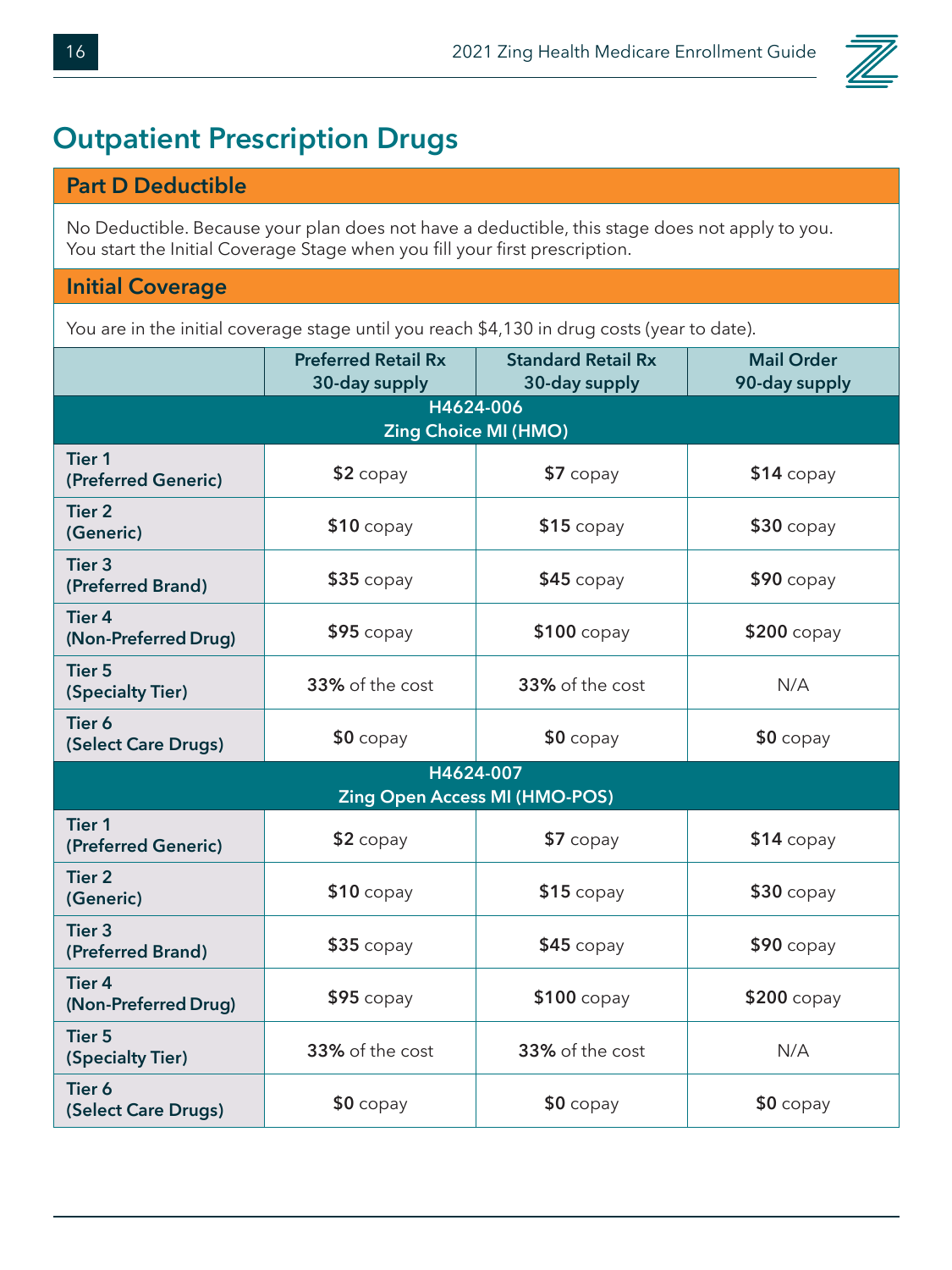

| Initial Coverage Stage: Long Term Care and Out-of-Network Pharmacies (one-month supply)                           |                                                                                                          |                                                   |
|-------------------------------------------------------------------------------------------------------------------|----------------------------------------------------------------------------------------------------------|---------------------------------------------------|
|                                                                                                                   | H4624-006<br><b>Zing Choice MI (HMO)</b>                                                                 | H4624-007<br><b>Zing Open Access MI (HMO-POS)</b> |
| Long-term Care<br>Tiers 1-6                                                                                       | If you reside in a long-term care facility, you pay the same as a retail<br>pharmacy.                    |                                                   |
| <b>Out-of-Network</b><br>Tiers 1-6                                                                                | You may get drugs from an out-of-network pharmacy at a higher cost than a<br>preferred network pharmacy. |                                                   |
| <b>Coverage Gap</b>                                                                                               |                                                                                                          |                                                   |
| You stay in this stage until your year-to-date "out-of-pocket costs" (your payments) reach a total of<br>\$6,550. |                                                                                                          |                                                   |

|                                                   | <b>Preferred Retail Rx</b><br>30-day supply | <b>Standard Retail Rx</b><br>30-day supply | <b>Mail Order</b><br>90-day supply |
|---------------------------------------------------|---------------------------------------------|--------------------------------------------|------------------------------------|
|                                                   |                                             | H4624-006<br><b>Zing Choice MI (HMO)</b>   |                                    |
| <b>Tier 1</b><br>(Preferred Generic)              | $$2$ copay                                  | $$7$ copay                                 | $$14$ copay                        |
| Tier 2<br>(Generic)                               | $$10$ copay                                 | $$15$ copay                                | $$30$ copay                        |
| Tier 6<br>(Select Care Drugs)                     | $$0$ copay                                  | $$0$ copay                                 | $$0$ copay                         |
| H4624-007<br><b>Zing Open Access MI (HMO-POS)</b> |                                             |                                            |                                    |
| <b>Tier 1</b><br>(Preferred Generic)              | $$2$ copay                                  | \$7 copay                                  | $$14$ copay                        |
| Tier <sub>2</sub><br>(Generic)                    | $$10$ copay                                 | $$15$ copay                                | $$30$ copay                        |
| Tier 6<br>(Select Care Drugs)                     | $$0$ copay                                  | $$0$ copay                                 | $$0$ copay                         |

During this stage, you pay the above copays for Tier 1 - Preferred Generic, Tier 2 - Generic and Tier 6 - Select Care Drugs.

During this stage, you pay 25% of the cost for generic drugs and brand name drugs (plus a portion of the dispensing fee) for drugs in Tier 3 – Preferred Brand, Tier 4 – Non-Preferred Brand Drug and Tier 5 – Specialty Tier.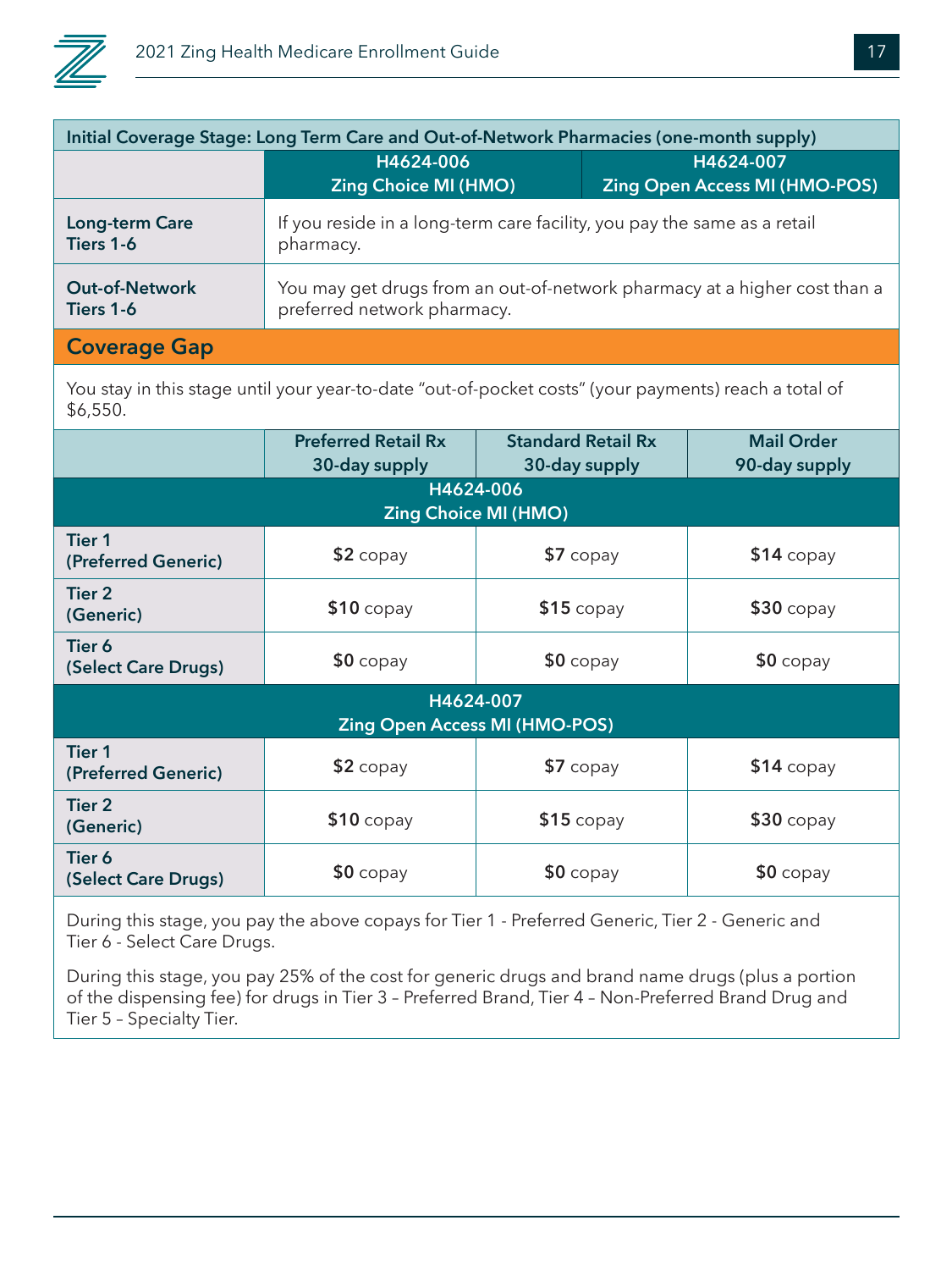

#### **Catastrophic Coverage**

**H4624-006 Zing Choice MI (HMO)**

**H4624-007 Zing Open Access MI (HMO-POS)**

After your yearly out-of-pocket drug costs (including drugs purchased through your retail pharmacy and through mail order) reach \$6,550, you pay the greater of:

- 5% of the cost, or \$3.70 copay for generic (including brand drugs treated as generic) and
- 5% of the cost, or \$9.20 copay for all other drugs

Cost-Sharing may change depending on the pharmacy you choose and when you enter a new phase of the Part D benefit.

Important Part D plan information:

- Your cost share may differ depending on when you enter another phase of the Part D benefit and if you qualify for "Extra Help". To find out if you qualify for "Extra Help", please contact the Social Security Office at 1-800-772-1213 Monday through Friday, 7 a.m.—7 p.m. TTY users should call 1-800-325-0778.
- For more information on additional pharmacy specific cost share and the Part D drug coverage stages, please call our Customer Service or access our "Evidence of Coverage" online or request one by mail.

#### **Additional Benefits, Care and Services**

| <b>Benefit Coverage</b>            | H4624-006<br><b>Zing Choice MI (HMO)</b>                                                                                                                                                                  | H4624-007<br><b>Zing Open Access MI (HMO-POS)</b>                                                                                                                                                  |
|------------------------------------|-----------------------------------------------------------------------------------------------------------------------------------------------------------------------------------------------------------|----------------------------------------------------------------------------------------------------------------------------------------------------------------------------------------------------|
|                                    | Note: Services with an * may require prior authorization or a referral.                                                                                                                                   |                                                                                                                                                                                                    |
| <b>Additional Benefits Premium</b> |                                                                                                                                                                                                           |                                                                                                                                                                                                    |
|                                    | You pay \$0 premium for<br>additional benefits.                                                                                                                                                           | You pay \$0 premium for<br>additional benefits.                                                                                                                                                    |
| <b>Acupuncture</b>                 |                                                                                                                                                                                                           |                                                                                                                                                                                                    |
| Acupuncture<br>(Medicare-covered)  | In-Network:<br>\$0 copay per visit for up to (12)<br>visits in 90 days for chronic low<br>back pain. No more than 20<br>acupuncture treatments may be<br>administered annually.<br><b>Out-of-Network:</b> | In-Network:<br>\$0 copay per visit for up to (12)<br>visits in 90 days for chronic low<br>back pain. No more than 20<br>acupuncture treatments may be<br>administered annually.<br>Out-of-Network: |
|                                    | Not covered.                                                                                                                                                                                              | You pay 30% of the cost.                                                                                                                                                                           |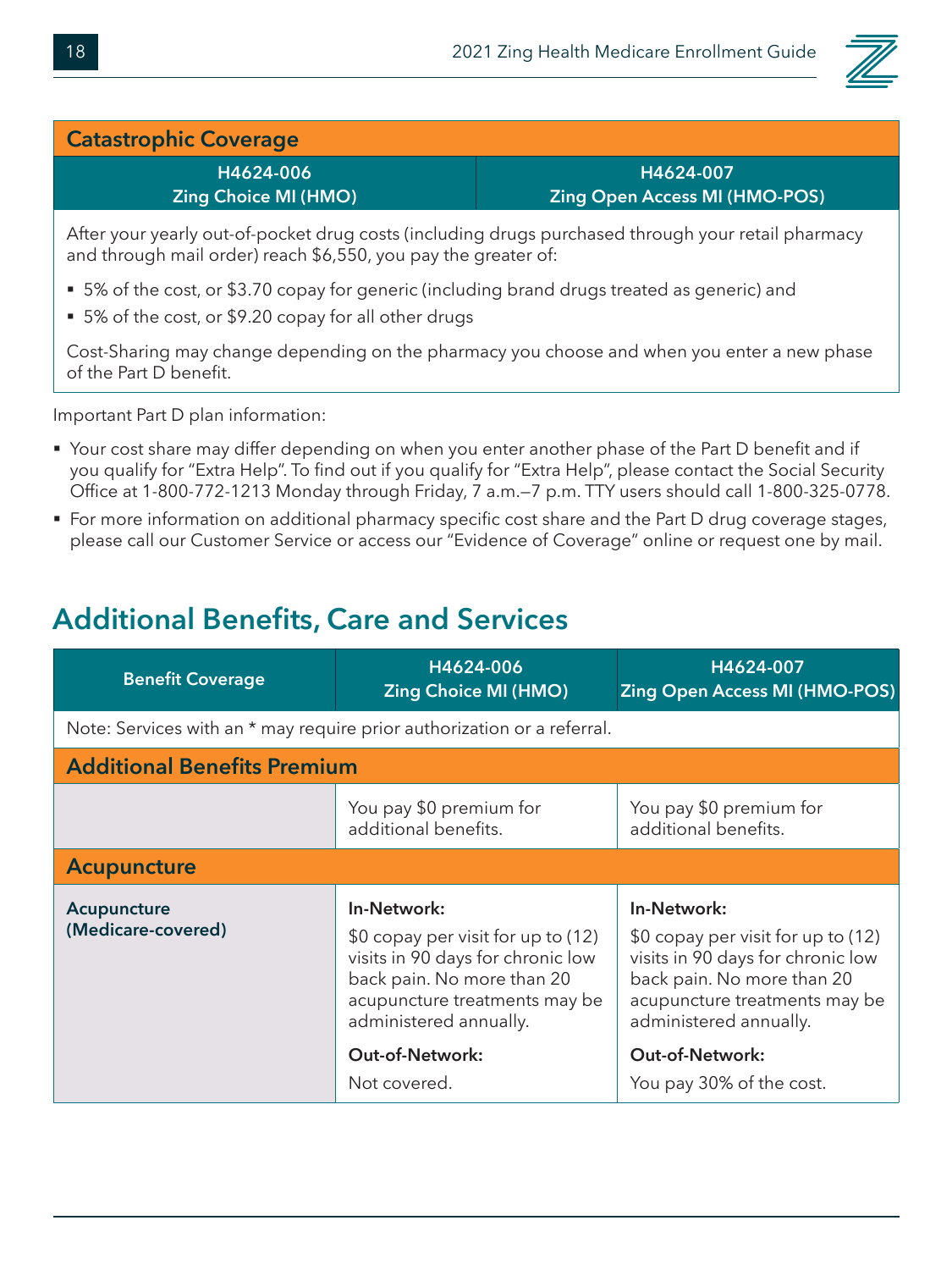

| <b>Benefit Coverage</b>                                                                               | H4624-006<br><b>Zing Choice MI (HMO)</b>                                                                                                  | H4624-007<br><b>Zing Open Access MI (HMO-POS)</b>                                                                                                            |
|-------------------------------------------------------------------------------------------------------|-------------------------------------------------------------------------------------------------------------------------------------------|--------------------------------------------------------------------------------------------------------------------------------------------------------------|
|                                                                                                       | Note: Services with an * may require prior authorization or a referral.                                                                   |                                                                                                                                                              |
| <b>Foot Care (Podiatry Services)</b>                                                                  |                                                                                                                                           |                                                                                                                                                              |
| <b>Podiatry Services</b><br>(Medicare-covered)                                                        | In-Network:<br>You pay a \$30 copay for<br>Medicare-covered Podiatry<br>services.<br>Out-of-Network:<br>Not covered.                      | In-Network:<br>You pay a \$30 copay for<br>Medicare-covered Podiatry<br>services.<br><b>Out-of-Network:</b><br>You pay 30% of the cost.                      |
| <b>Routine Podiatry Services</b>                                                                      | In-Network:<br>You pay \$20 copay for (4) visits<br>for Routine Podiatry covered<br>services per year.<br>Out-of-Network:<br>Not covered. | In-Network:<br>You pay \$20 copay for (4) visits<br>for Routine Podiatry covered<br>services per year.<br><b>Out-of-Network:</b><br>You pay 30% of the cost. |
| <b>Medical Equipment and Supplies*</b>                                                                |                                                                                                                                           |                                                                                                                                                              |
| <b>Durable Medical Equipment</b><br>(wheelchairs, oxygen, etc.)*                                      | In-Network:<br>You pay 20% of the cost for<br>DME.<br>Out-of-Network:<br>Not covered.                                                     | In-Network:<br>You pay 20% of the cost for<br>DME.<br><b>Out-of-Network:</b><br>You pay 30% of the cost.                                                     |
| <b>Prosthetic Devices (braces,</b><br>artificial limbs, etc.) and<br><b>Related Medical Supplies*</b> | In-Network:<br>You pay 20% of the cost for<br>Prosthetic devices.<br><b>Out-of-Network:</b><br>Not covered.                               | In-Network:<br>You pay 20% of the cost for<br>Prosthetic devices.<br>Out-of-Network:<br>You pay 30% of the cost.                                             |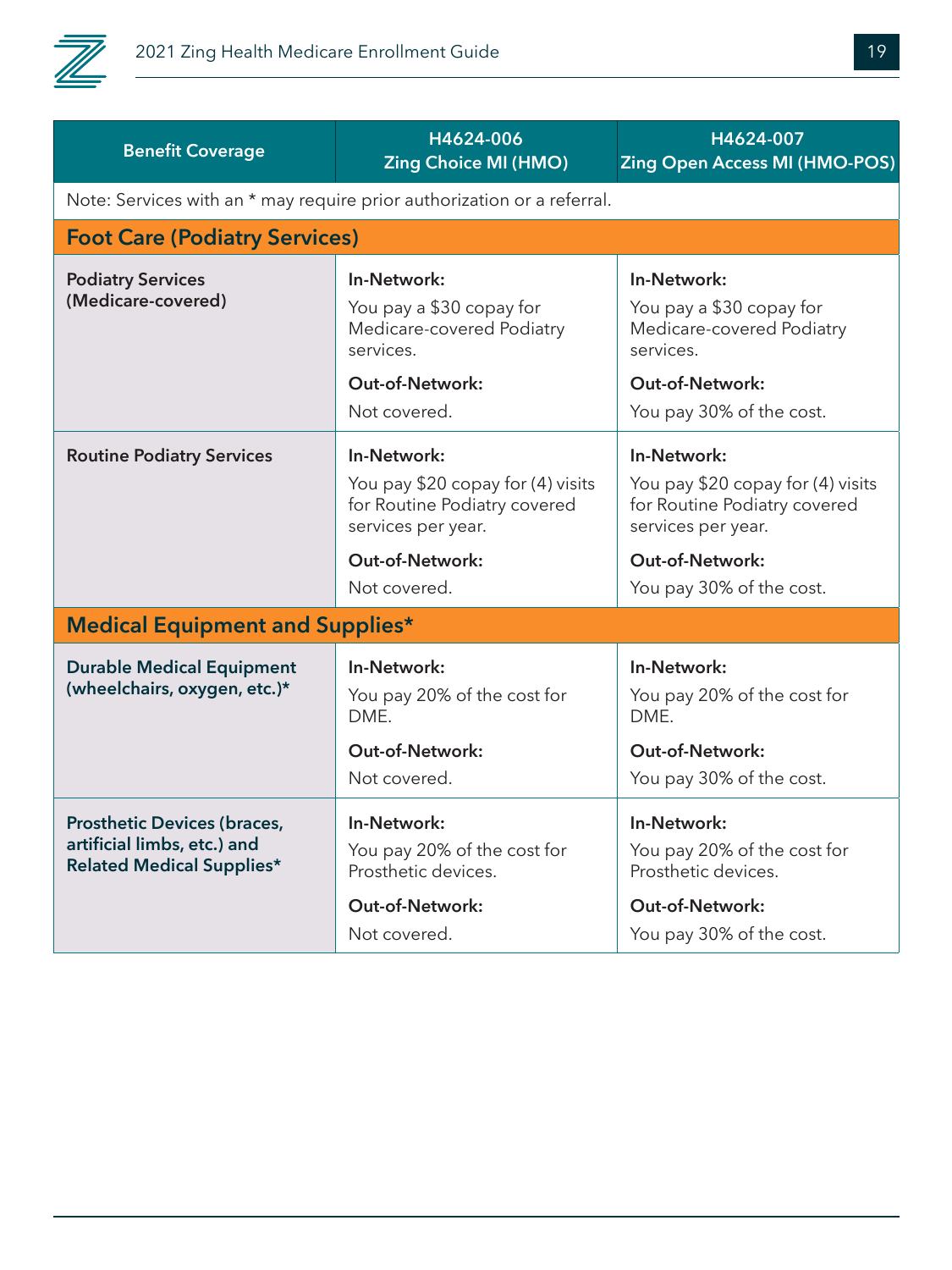

| <b>Benefit Coverage</b>                            | H4624-006<br><b>Zing Choice MI (HMO)</b>                                                                                                                                                                                                                                                                 | H4624-007<br><b>Zing Open Access MI (HMO-POS)</b>                                                                                                                                                                                                                                                        |
|----------------------------------------------------|----------------------------------------------------------------------------------------------------------------------------------------------------------------------------------------------------------------------------------------------------------------------------------------------------------|----------------------------------------------------------------------------------------------------------------------------------------------------------------------------------------------------------------------------------------------------------------------------------------------------------|
|                                                    | Note: Services with an * may require prior authorization or a referral.                                                                                                                                                                                                                                  |                                                                                                                                                                                                                                                                                                          |
| <b>Diabetes Supplies and Services</b>              | In-Network:<br>You pay:<br>• \$0 copay for Preferred<br>Diabetic test strips.<br>■ 20% of the cost for Non-<br>preferred Diabetic test strips<br>and diabetic monitoring<br>supplies.<br>• \$0 copay for Diabetes Self<br>Management Training.<br>■ 20% of the cost for<br>Therapeutic shoes or inserts. | In-Network:<br>You pay:<br>• \$0 copay for Preferred<br>Diabetic test strips.<br>■ 20% of the cost for Non-<br>preferred Diabetic test strips<br>and diabetic monitoring<br>supplies.<br>• \$0 copay for Diabetes Self<br>Management Training.<br>■ 20% of the cost for<br>Therapeutic shoes or inserts. |
|                                                    | <b>Out-of-Network:</b><br>Not covered.                                                                                                                                                                                                                                                                   | Out-of-Network:<br>You pay 30% of the cost.                                                                                                                                                                                                                                                              |
| <b>Chiropractic Care</b>                           |                                                                                                                                                                                                                                                                                                          |                                                                                                                                                                                                                                                                                                          |
| <b>Chiropractic Services</b><br>(Medicare-covered) | In-Network:<br>You pay \$20 copay for manual<br>manipulation of the spine to<br>correct subluxation (when one<br>or more of the bones of your<br>spine move out of position).                                                                                                                            | In-Network:<br>You pay \$20 copay for manual<br>manipulation of the spine to<br>correct subluxation (when one<br>or more of the bones of your<br>spine move out of position).                                                                                                                            |
|                                                    | <b>Out-of-Network:</b>                                                                                                                                                                                                                                                                                   | <b>Out-of-Network:</b>                                                                                                                                                                                                                                                                                   |
|                                                    | Not covered.                                                                                                                                                                                                                                                                                             | You pay 30% of the cost.                                                                                                                                                                                                                                                                                 |
| Home Health Care*                                  |                                                                                                                                                                                                                                                                                                          |                                                                                                                                                                                                                                                                                                          |
| Home Health Care*                                  | In-Network:<br>You pay \$0 copay for Medicare-<br>covered home health care<br>services.<br><b>Out-of-Network:</b><br>Not covered.                                                                                                                                                                        | In-Network:<br>You pay \$0 copay for Medicare-<br>covered home health care<br>services.<br>Out-of-Network:<br>You pay 30% of the cost.                                                                                                                                                                   |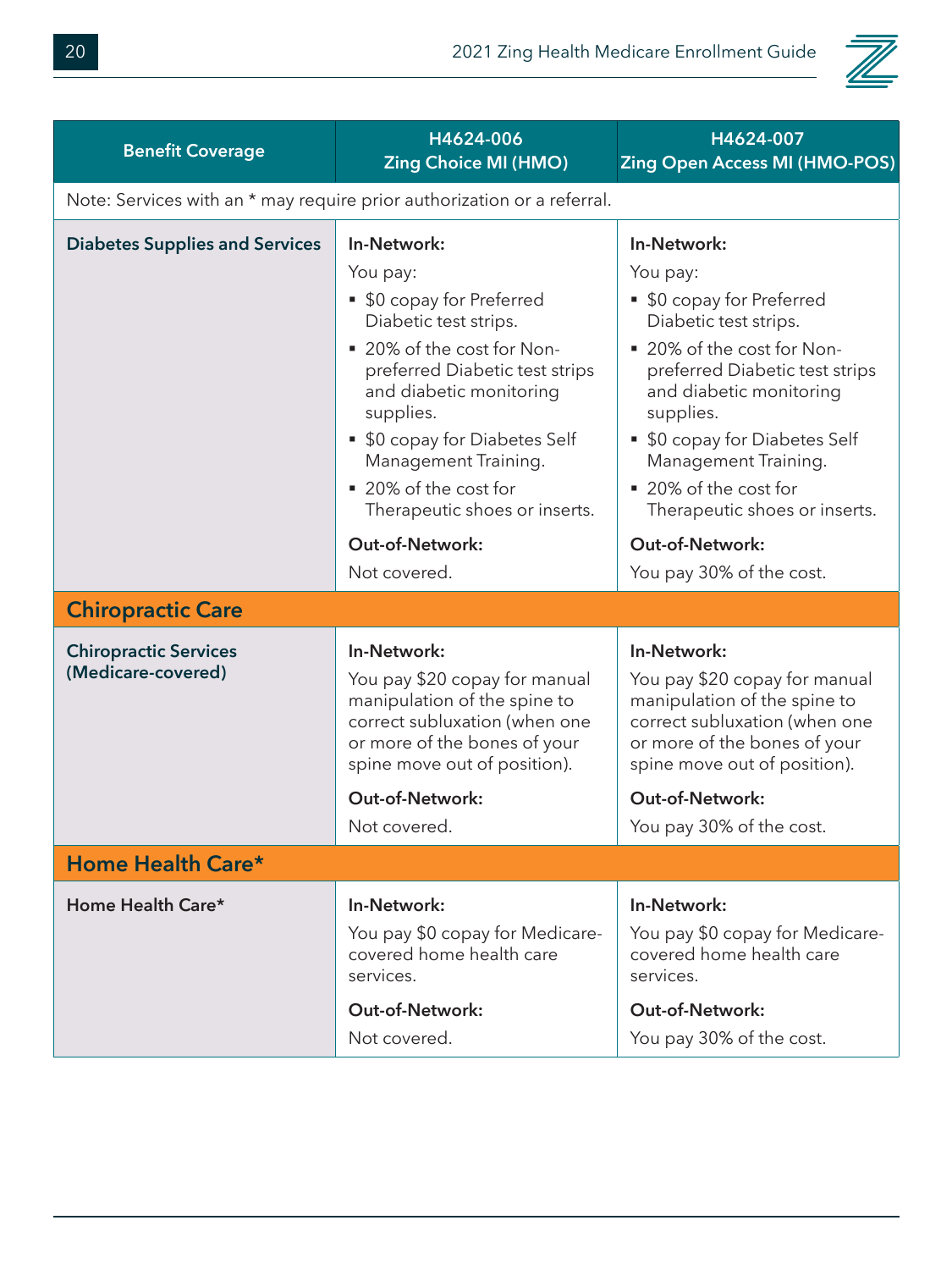

| <b>Benefit Coverage</b>             | H4624-006<br><b>Zing Choice MI (HMO)</b>                                                                                                 | H4624-007<br><b>Zing Open Access MI (HMO-POS)</b>                                                                                        |
|-------------------------------------|------------------------------------------------------------------------------------------------------------------------------------------|------------------------------------------------------------------------------------------------------------------------------------------|
|                                     | Note: Services with an * may require prior authorization or a referral.                                                                  |                                                                                                                                          |
| <b>Hospice</b>                      |                                                                                                                                          |                                                                                                                                          |
| <b>Hospice Care</b>                 | You must get your care from<br>a Medicare-certified hospice<br>provider. You must consult<br>with the plan before you select<br>hospice. | You must get your care from<br>a Medicare-certified hospice<br>provider. You must consult<br>with the plan before you select<br>hospice. |
|                                     | You pay part of the cost for<br>outpatient drugs.                                                                                        | You pay part of the cost for<br>outpatient drugs.                                                                                        |
|                                     | Original Medicare will be billed<br>for your hospice care, even if<br>you're in a Medicare Advantage<br>plan.                            | Original Medicare will be billed<br>for your hospice care, even if<br>you're in a Medicare Advantage<br>plan.                            |
| <b>Outpatient Substance Abuse*</b>  |                                                                                                                                          |                                                                                                                                          |
| <b>Individual and Group Therapy</b> | In-Network:                                                                                                                              | In-Network:                                                                                                                              |
| Visit*                              | You pay \$30 copay for<br>Individual therapy sessions per<br>visit.                                                                      | You pay \$30 copay for<br>Individual therapy sessions per<br>visit.                                                                      |
|                                     | You pay \$30 copay for Group<br>therapy sessions per visit.                                                                              | You pay \$30 copay for Group<br>therapy sessions per visit.                                                                              |
|                                     | <b>Out-of-Network:</b>                                                                                                                   | Out-of-Network:                                                                                                                          |
|                                     | Not covered.                                                                                                                             | You pay 30% of the cost.                                                                                                                 |
| <b>Renal Dialysis*</b>              |                                                                                                                                          |                                                                                                                                          |
| Renal Dialysis*                     | In-Network:                                                                                                                              | In-Network:                                                                                                                              |
|                                     | You pay 20% of the cost for<br>Medicare-covered dialysis<br>treatments.                                                                  | You pay 20% of the cost for<br>Medicare-covered dialysis<br>treatments.                                                                  |
|                                     | You pay \$0 copay for Kidney<br>disease education services.                                                                              | You pay \$0 copay for Kidney<br>disease education services.                                                                              |
|                                     | <b>Out-of-Network:</b>                                                                                                                   | <b>Out-of-Network:</b>                                                                                                                   |
|                                     | Not covered.                                                                                                                             | You pay 30% of the cost.                                                                                                                 |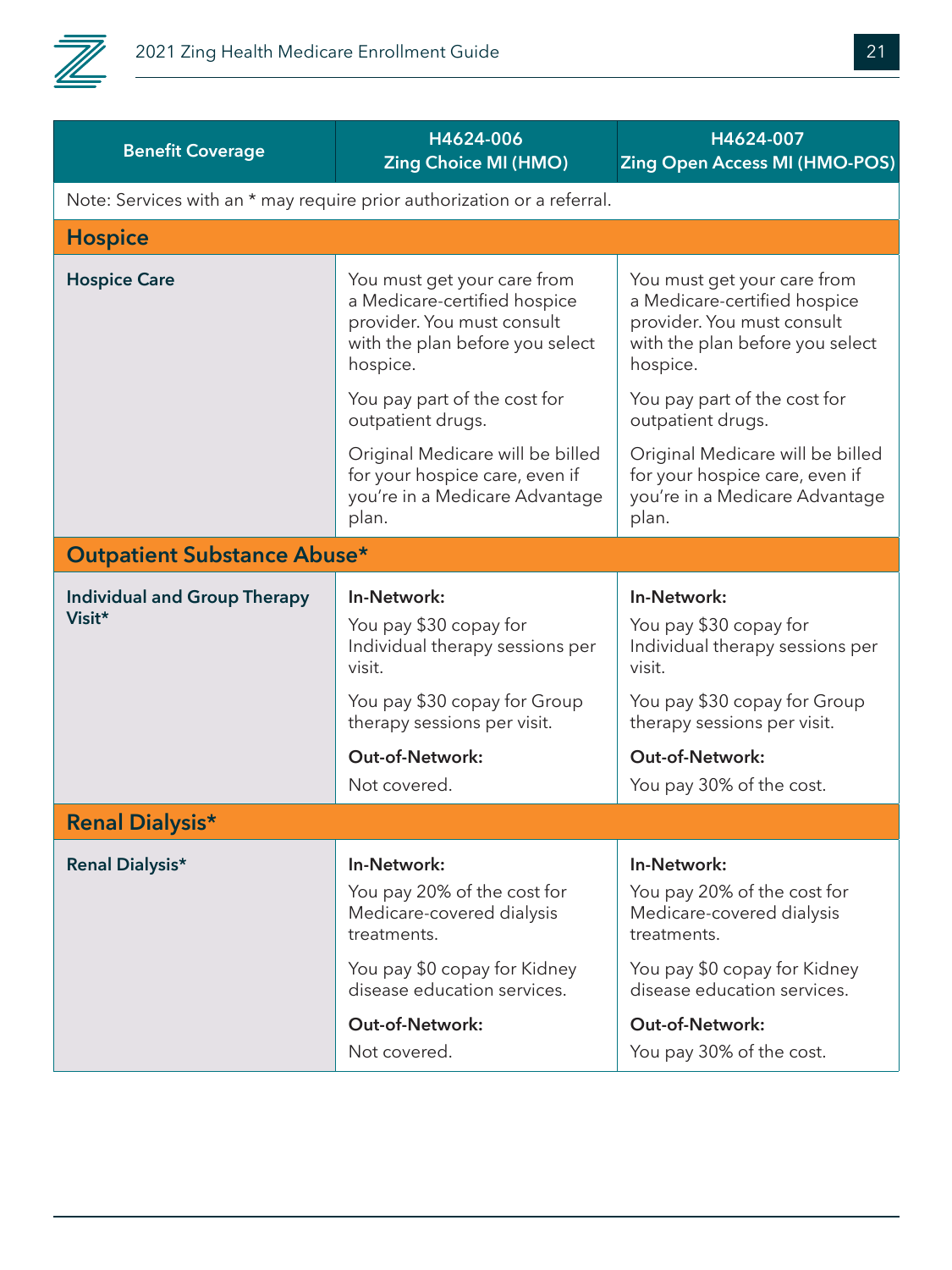

#### **Wellness Programs**

| <b>Benefit Coverage</b>                                                                                   | H4624-006<br><b>Zing Choice MI (HMO)</b>                                                                                                                                                                                                                                               | H4624-007<br><b>Zing Open Access MI (HMO-POS)</b>                                                                                                                                                                                                                               |  |
|-----------------------------------------------------------------------------------------------------------|----------------------------------------------------------------------------------------------------------------------------------------------------------------------------------------------------------------------------------------------------------------------------------------|---------------------------------------------------------------------------------------------------------------------------------------------------------------------------------------------------------------------------------------------------------------------------------|--|
| Note: Services with an * may require prior authorization or a referral.                                   |                                                                                                                                                                                                                                                                                        |                                                                                                                                                                                                                                                                                 |  |
| <b>Over-the-Counter (OTC) Items</b>                                                                       |                                                                                                                                                                                                                                                                                        |                                                                                                                                                                                                                                                                                 |  |
| Over-the-counter drugs and<br>other health-related pharmacy<br>products, as listed in the OTC<br>catalog. | In-Network:<br>You get up to \$75 every three<br>(3) months for OTC Items.<br>Please visit our website at<br>www.myzinghealth.com to see<br>our list of covered over-the-<br>counter items.<br><b>Out-of-Network:</b><br>Not covered.                                                  | In-Network:<br>You get up to \$75 every three<br>(3) months for OTC Items.<br>Please visit our website at<br>www.myzinghealth.com to see<br>our list of covered over-the-<br>counter items.<br><b>Out-of-Network:</b><br>Not covered.                                           |  |
| <b>Health Club Memberships</b>                                                                            |                                                                                                                                                                                                                                                                                        |                                                                                                                                                                                                                                                                                 |  |
| Silver & Fit® Fitness                                                                                     | In-Network:<br>Silver & Fit® Fitness membership<br>is available at no cost while you<br>are a member of our plan.<br>You can find a list of<br>participating clubs on<br>our website at<br>www.myzinghealth.com or<br>call Customer Service.<br><b>Out-of-Network:</b><br>Not covered. | In-Network:<br>Silver & Fit® Fitness membership<br>is available at no cost while you<br>are a member of our plan.<br>You can find a list of<br>participating clubs on<br>our website at<br>www.myzinghealth.com or<br>call Customer Service.<br>Out-of-Network:<br>Not covered. |  |
| Weight Watchers®<br><b>Membership</b>                                                                     | In-Network:<br>Our plan provides<br>complimentary vouchers for<br>membership in the Weight<br>Watchers <sup>®</sup> program.<br>Meals are not covered.<br><b>Out-of-Network:</b><br>Not covered.                                                                                       | In-Network:<br>Our plan provides<br>complimentary vouchers for<br>membership in the Weight<br>Watchers <sup>®</sup> program.<br>Meals are not covered.<br><b>Out-of-Network:</b><br>Not covered.                                                                                |  |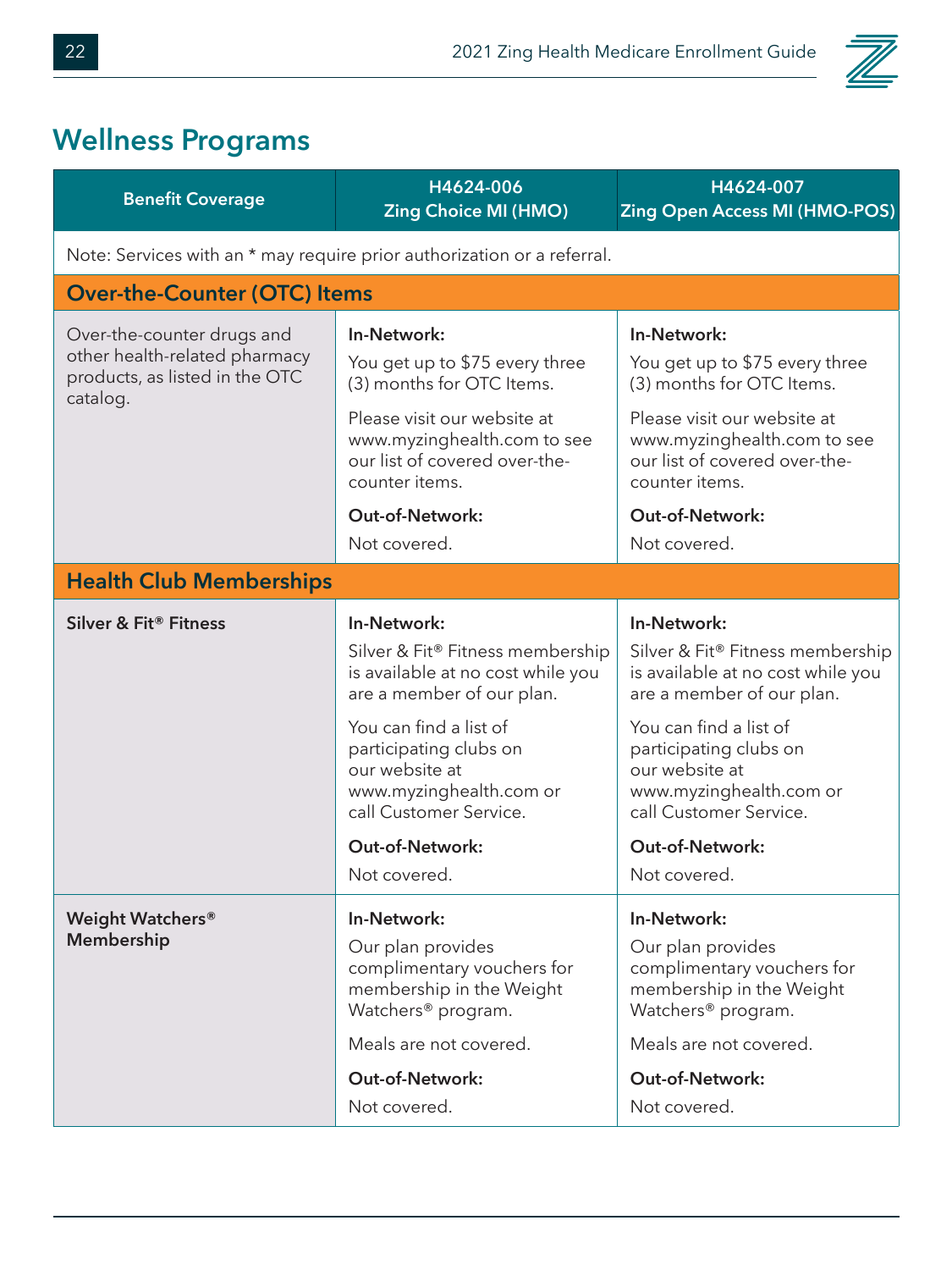

| <b>Benefit Coverage</b>            | H4624-006<br><b>Zing Choice MI (HMO)</b>                                                                                                                                                                                                                                                                                                                   | H4624-007<br><b>Zing Open Access MI (HMO-POS)</b>                                                                                                                                                                                                                                                                                                          |
|------------------------------------|------------------------------------------------------------------------------------------------------------------------------------------------------------------------------------------------------------------------------------------------------------------------------------------------------------------------------------------------------------|------------------------------------------------------------------------------------------------------------------------------------------------------------------------------------------------------------------------------------------------------------------------------------------------------------------------------------------------------------|
|                                    | Note: Services with an * may require prior authorization or a referral.                                                                                                                                                                                                                                                                                    |                                                                                                                                                                                                                                                                                                                                                            |
| <b>TeleHealth</b>                  |                                                                                                                                                                                                                                                                                                                                                            |                                                                                                                                                                                                                                                                                                                                                            |
| <b>MD Live TeleHealth Services</b> | In-Network:                                                                                                                                                                                                                                                                                                                                                | In-Network:                                                                                                                                                                                                                                                                                                                                                |
|                                    | You pay \$0 copay for access to<br>doctors and other practitioners<br>via phone and/or video<br>technology for diagnosis<br>and treatment of certain non-<br>emergency medical services.                                                                                                                                                                   | You pay \$0 for access to<br>doctors and other practitioners<br>via phone and/or video<br>technology for diagnosis<br>and treatment of certain non-<br>emergency medical services.                                                                                                                                                                         |
|                                    | Doctors can diagnose and<br>prescribe medications if<br>medically necessary.                                                                                                                                                                                                                                                                               | Doctors can diagnose and<br>prescribe medications if<br>medically necessary.                                                                                                                                                                                                                                                                               |
|                                    | Please call us for more details.                                                                                                                                                                                                                                                                                                                           | Please call us for more details.                                                                                                                                                                                                                                                                                                                           |
|                                    | <b>Out-of-Network:</b>                                                                                                                                                                                                                                                                                                                                     | <b>Out-of-Network:</b>                                                                                                                                                                                                                                                                                                                                     |
|                                    | Not covered.                                                                                                                                                                                                                                                                                                                                               | Not covered.                                                                                                                                                                                                                                                                                                                                               |
| <b>Nursing Hotline</b>             |                                                                                                                                                                                                                                                                                                                                                            |                                                                                                                                                                                                                                                                                                                                                            |
| 24/7 Nurse Advice Line             | In-Network:<br>A Zing Health Plan Registered<br>Nurse is available at no cost<br>to you 24 hours a day, 7<br>days a week by phone at:<br>1-855-4-ZHNURSE<br>$(1 - 855 - 494 - 6877)$ .<br>Nurses can evaluate health<br>conditions based on signs<br>& symptoms and may refer<br>you to an urgent care and/or<br>emergency room.<br><b>Out-of-Network:</b> | In-Network:<br>A Zing Health Plan Registered<br>Nurse is available at no cost<br>to you 24 hours a day, 7<br>days a week by phone at:<br>1-855-4-ZHNURSE<br>$(1 - 855 - 494 - 6877)$ .<br>Nurses can evaluate health<br>conditions based on signs<br>& symptoms and may refer<br>you to an urgent care and/or<br>emergency room.<br><b>Out-of-Network:</b> |
|                                    | Not covered.                                                                                                                                                                                                                                                                                                                                               | Not covered.                                                                                                                                                                                                                                                                                                                                               |